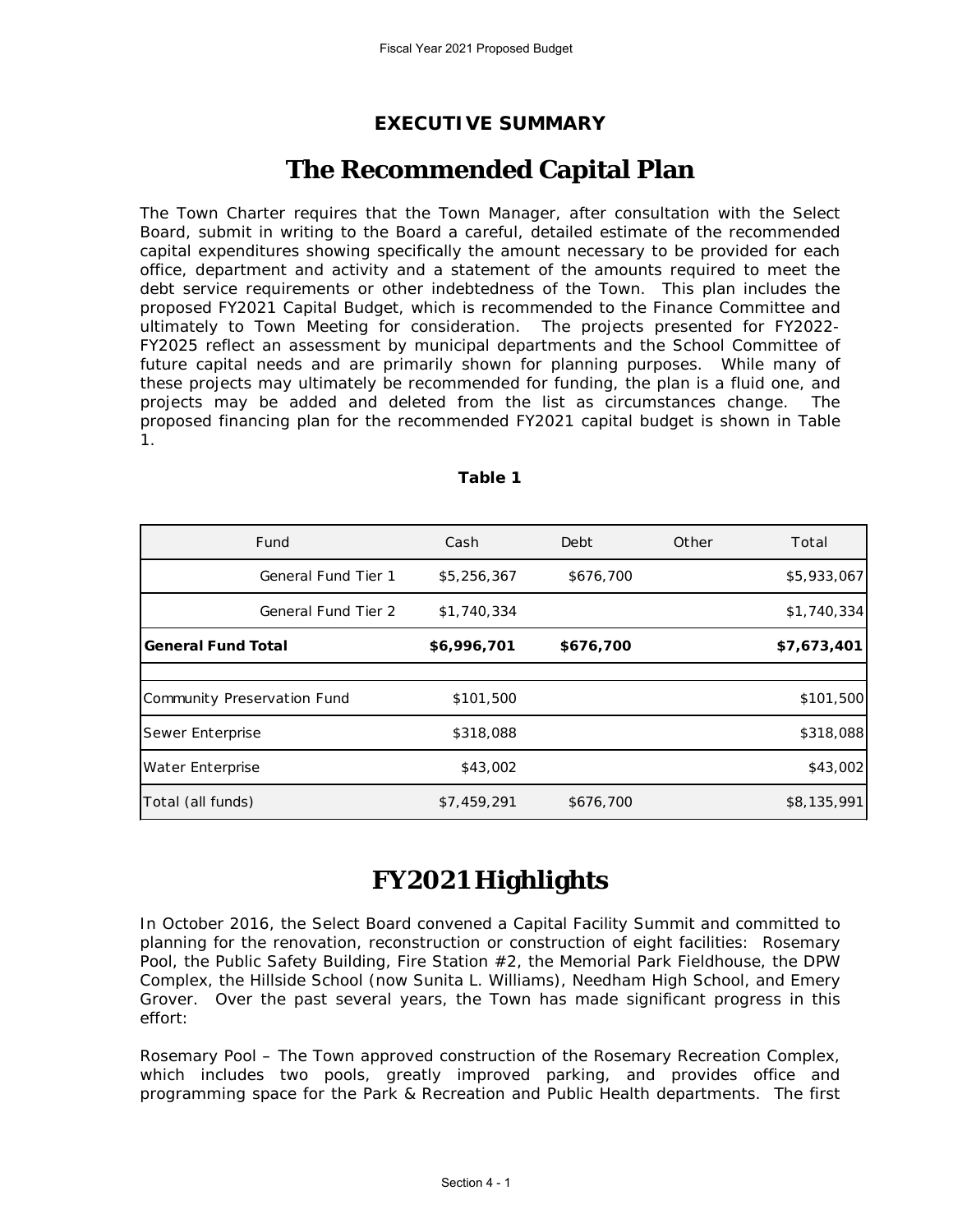full season of the pool occurred in 2019, serving just under 50,000 individuals.

*Public Safety Building & Fire Station #2* – The appropriation to fund the total reconstruction of these two public safety buildings was approved by the voters on November 6, 2018. Construction of Fire Station #1 is well underway with an expected opening during the summer of CY2020. Station #2 will move to temporary quarters in January 2020, and construction of the new Station #2 will begin in early CY2020. Construction of the Police side of the new Public Safety Building will begin in CY2020. Erection of the first public safety communications tower at the Central Avenue Storage Building (Cogswell Building) was completed in November 2019.

*Memorial Park Fieldhouse* – The new fieldhouse was dedicated in September 2019, and is expected to be fully functional by spring, 2020.

*DPW Complex* – This project is progressing in phases. A new fuel station was installed in 2017, and construction of the new Jack Cogswell storage facility was completed in the fall of 2019. Continued planning for the phased reconstruction of the DPW operations building at 470 Dedham Avenue is a priority for the Select Board.

*Sunita Williams School* – The new school on Central Avenue replacing the Hillside School on Glen Gary Road opened in September 2019.

*Needham High School* – The High School Cafeteria was expanded in 2017, and construction of eight new classrooms and A gym renovations were completed in the fall of 2018.

*Emery Grover* – The October 10, 2018 Special Town Meeting approved funding for an expanded feasibility study for appropriate workspace for School Administration. A working group was established and is considering options to recommend.

In the coming years, the Town will be required to make significant investment in improving stormwater quality. This effort will require funding in the operating budget (for maintenance) and in the capital budget (for construction items). During CY2020, the Select Board will consider options for funding the new investment, including the option of instituting a stormwater fee and the potential creation of a stormwater fund.

# **Capital Planning 101**

#### **Capital Improvement Plan**

A capital expenditure is defined by the Needham General By-laws as the acquisition, construction, renovation, betterment, or improvement involving land, public buildings and facilities; water and sewer system laterals, mains and appurtenances; and equipment or vehicles; provided that the cost is \$25,000 or more and the improvement will have a useful life of five years or more; or any planning, feasibility, engineering or design study in preparation for such capital expense.

The Capital Improvement Plan (CIP) is a multi-year tool used to coordinate the financing and timing of major public improvements for the Town of Needham. It contains a list of capital projects proposed for the Town within the next five years and reflects the recommendations of citizens, boards, commissions, and staff from each of the Town departments. The CIP identifies each proposed project and presents a summary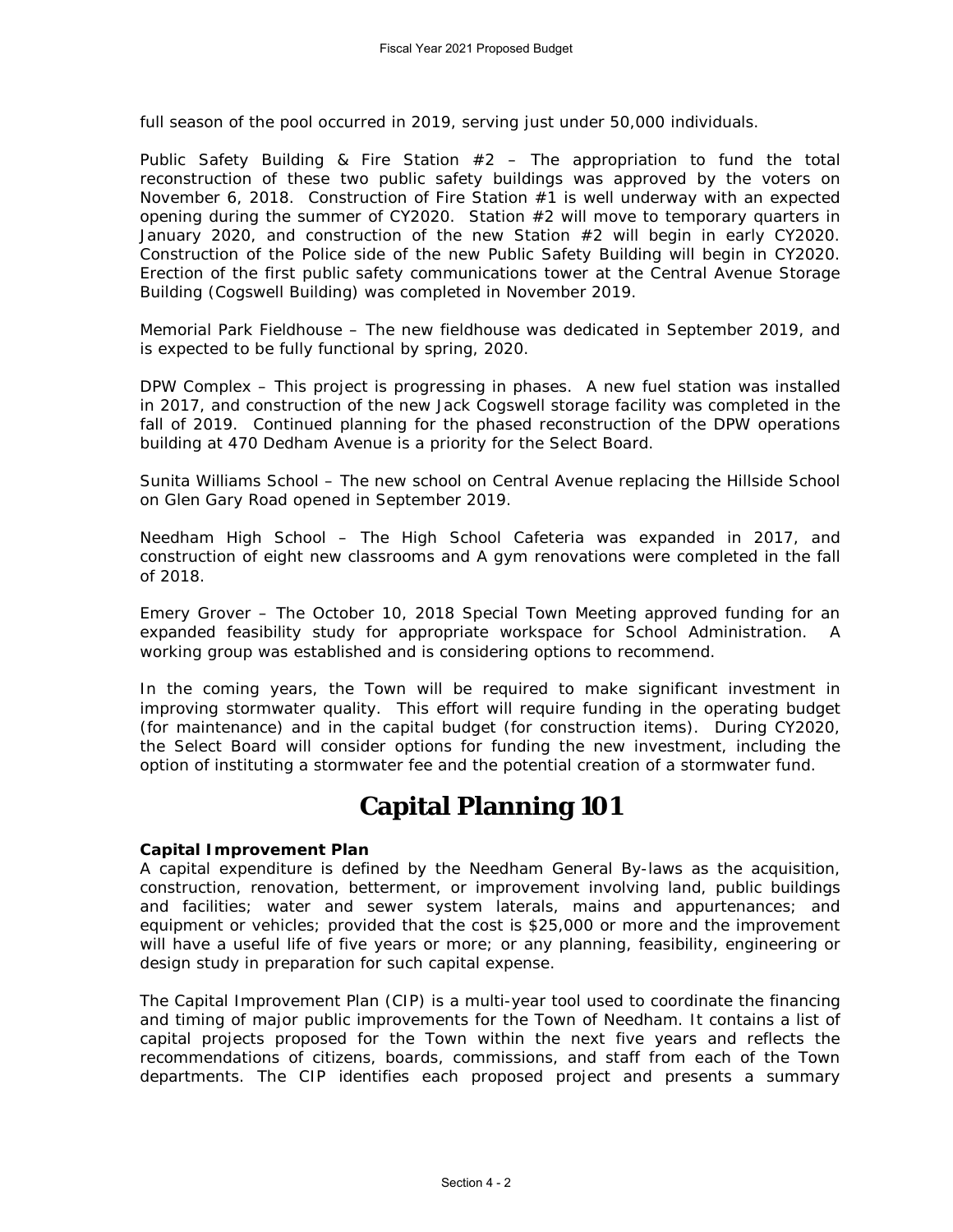description, estimate of cost, method of financing, and a schedule of implementation. Capital planning helps ensure that the community is positioned to:

- preserve and improve its basic infrastructure through construction, rehabilitation and maintenance;
- maximize the useful life of capital investments by scheduling major renovation, rehabilitation, or replacement at the appropriate time in the life-cycle of the facility or equipment;
- identify and examine current and future infrastructure needs and establish priorities among projects so that available resources are used to the community's best advantage; and
- improve financial planning by balancing needs and resources and identifying potential fiscal implications.

#### **Operating Budget and Capital Budget**

The Town's capital budget and operating budget are developed separately but are closely linked. The annual operating budget provides for general municipal service delivery, including personnel, supplies and other contractual services, and certain capital equipment. Most appropriations in the annual operating budget are for a single fiscal year. In contrast, the capital budget is a multi-year budget designed to expend monies which add to the physical assets of the Town. Capital projects typically require expenditures which take place beyond a single fiscal year, funding with debt because of significant costs to be shared by current and future beneficiaries, systematic acquisition over an extended period in order to implement major operating systems or programs, and scheduled replacement or maintenance of specific elements of physical assets.

Notwithstanding the differences between the two, the operating and capital budgets are closely interwoven inasmuch as operating costs related to capital projects are estimated and incorporated into the operating budget. Many capital projects will have an impact on operating costs once constructed. Town practice is to project the net effect a capital project will have on the operating budget. While maintenance and repair costs may be lower in a new facility, larger and more modern facilities are often more costly to operate. In addition, since many capital projects are financed through municipal debt, repayment of that debt becomes part of the operating budget and is incorporated into the Town's forecasting models. The necessity to incur some degree of debt in order to finance the CIP carries with it the burden to effectively manage that debt within the Town's financial resources.

#### **Best Practices**

The following best practices have been used in the development of the FY2021 operating and capital budgets:

- 1. Current revenues must be sufficient to support current expenditures.
- 2. The operating and capital budgets must be developed in conformance with the Town's comprehensive financial policies and must not be reliant on one-time revenue or unsustainable practices.
- 3. The five-year Pro Forma budget must be updated on an annual basis to ensure that the underlying assumptions are adjusted based upon changing conditions and data.
- 4. Debt must not be used to fund on-going operating expenses and will only be issued for capital improvements greater than \$250,000 with a useful life of five years or more.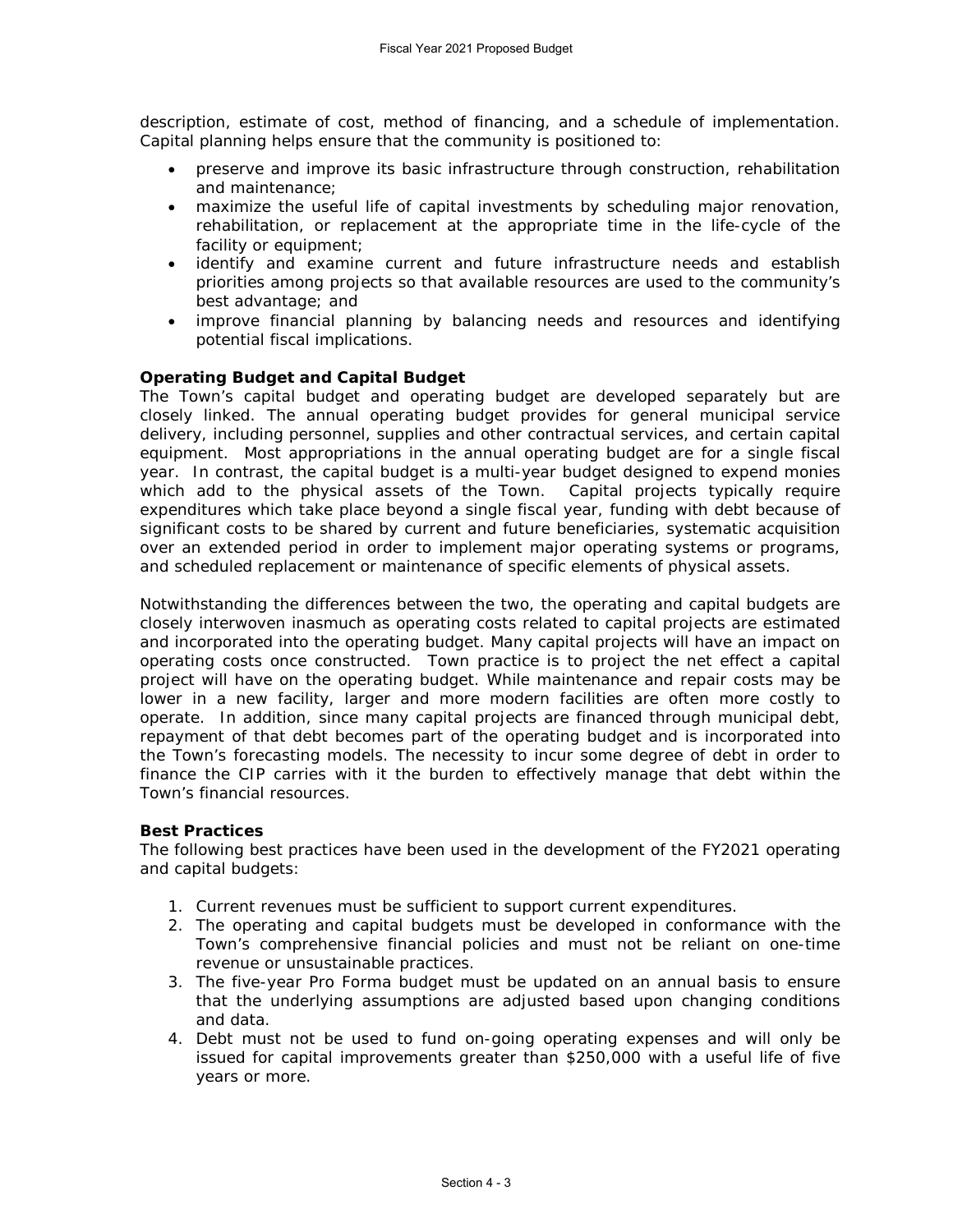- 5. The use of Free Cash to fund operations will be minimized by limiting such use to no more than 2% of the prior year's appropriated operating budget, or the actual turn back, whichever is lower.
- 6. Adequate contingency funds must be maintained.
- 7. Sufficient maintenance and replacement funds will be allocated to ensure that capital facilities and equipment are properly maintained.
- 8. The operating and capital budgets must be resilient allowing the Town to maintain existing service levels, withstand typical local and regional economic disruptions, and meet the demands of natural growth, decline, and change.
- 9. The operating and capital budgets must be sustainable meeting the needs of the present without compromising the ability of future generations to meet their own needs.

#### **Budget Priorities**

The primary goal of the Select Board in consideration of the operating and capital budgets is the maintenance and optimization of existing Town services. In addition, mindful of the availability of revenue for appropriation, the Board has set the following priorities:

#### **Budget Priorities**

- 1. Support for items that contribute to the achievement of Townwide goals and objectives.
- 2. Support for a five to ten-year plan for the renovation, reconstruction and/or preservation of the Town's capital assets in the most prudent, realistic, and efficient manner, including continued investment in building, infrastructure, and fleet maintenance.
- 3. Support for initiatives that contribute to financial sustainability, including the maintenance of a debt service plan that balances capital needs with the Town's ability to pay, identification of alternative funding sources for traditional cash capital needs, evaluation of financing alternatives, and alignment of capital and maintenance needs with appropriate funding sources.
- 4. Support for initiatives aimed at achieving greater coordination and efficiency among Town departments and providing adequate resources to address identified service delivery and general administrative needs of the Town in a cost-effective manner.
- 5. Support for a funding mechanism for mandated water quality (stormwater) expenses.

#### **Financial Benefits of Capital Planning**

Needham's capital planning initiatives have contributed to the successful achievement and maintenance of its AAA bond rating from Standard and Poor's. This bond rating places Needham in the top tier of communities in Massachusetts and allows the Town to borrow at a lower interest rate. Investors and bond rating agencies stress the value of a CIP for a municipality seeking to borrow funds. The absence of a rational, long-term planning instrument would weigh against the bond rating assigned to Needham by rating agencies and the result would be higher interest rates on bond issues and the diversion of tax dollars to pay for the interest on loans. Another financial benefit of the capital planning process is the avoidance of poorly timed projects. Good planning can ensure that capital improvement efforts are coordinated. In addition, significant savings can accrue to taxpayers when major capital financing is coordinated so that bond issues are sold infrequently, and at times during the economic cycle when the Town can take advantage of low interest rates.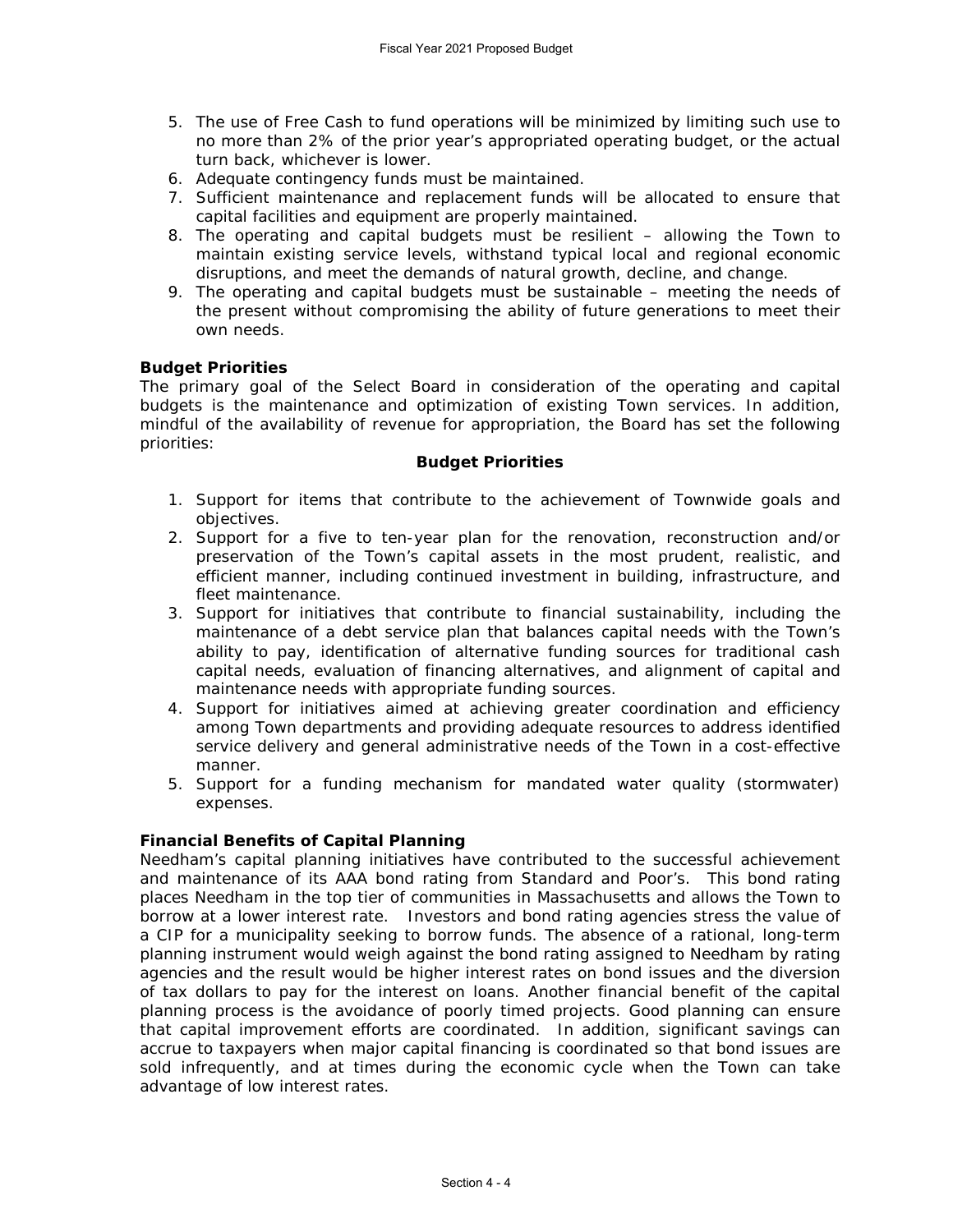#### **Development of the CIP**

The process for preparing the FY2021 - FY2025 Capital Improvement Plan and its associated FY2021 Capital Budget involves active participation by the Town Manager, Assistant Town Managers, and requesting departments, boards, committees and commissions. The Capital Budget is prepared in the context of a five-year determination of need by departments and the School Committee, in conjunction with the Town's overall financial capacity to affordably accommodate the required debt service payments. Projected debt service payments and budgetary impacts are forecast annually to help ensure affordability and sustainability of the Capital Improvement Program. The Town's Capital Improvement Policies provide guidance for assessing the capital needs of the Town. These policies, included in Section 5, define capital projects as those items requiring the expenditure of at least \$25,000 and having a useful life of more than five years. Recommended capital project requests are prioritized using the following criteria:

- the project is required to comply with State and/or Federal accessibility standards;
- the project is necessary to protect the health and safety of people; and
- the project is necessary to maintain an existing capital facility, or operation of equipment used in providing Town services.

In addition to the criteria listed above, the Town has a long practice of funding the systematic replacement of obsolete or worn-out equipment, and those items requested for the improvement of operating efficiency and the equitable provision of services.

The development of the CIP occurs over the following approximate timeframe:

*Late Summer* — Following Town Meeting, departments are provided with their previously submitted five-year requests for review, update and the addition of the next fifth year. While requests for each year should remain the same as in the initial request, there are occasionally changed circumstances which necessitate alterations to the requests. This information is returned to the Town Manager and staff for review. Also in the summer, the Assistant Town Manager/Finance Director develops a pro forma budget for the ensuing five-year period. The pro forma budget is the basis for the determination of the amount of revenue available to support the CIP.

*Autumn —* The Town Manager and staff meet with each department to gain a better understanding of each request.

*Late Autumn/Early Winter* — The Assistant Town Manager/Finance updates the preliminary debt schedules and financial forecasts in order to provide context to the Capital Budget as well as the five-year Capital Improvement Plan, and the Town Manager presents the Board of Selectmen with a proposed five-year plan.

*January* – The Town Manager transmits the Capital Improvement Plan, along with any recommendations made by the Select Board, to the Finance Committee by the first Tuesday after the first Monday in January.

*January/February/March* — The Finance Committee reviews each project in the capital budget and makes recommendations on items included in the Town Meeting Warrant.

*May* — The capital budget is presented to Town Meeting for consideration.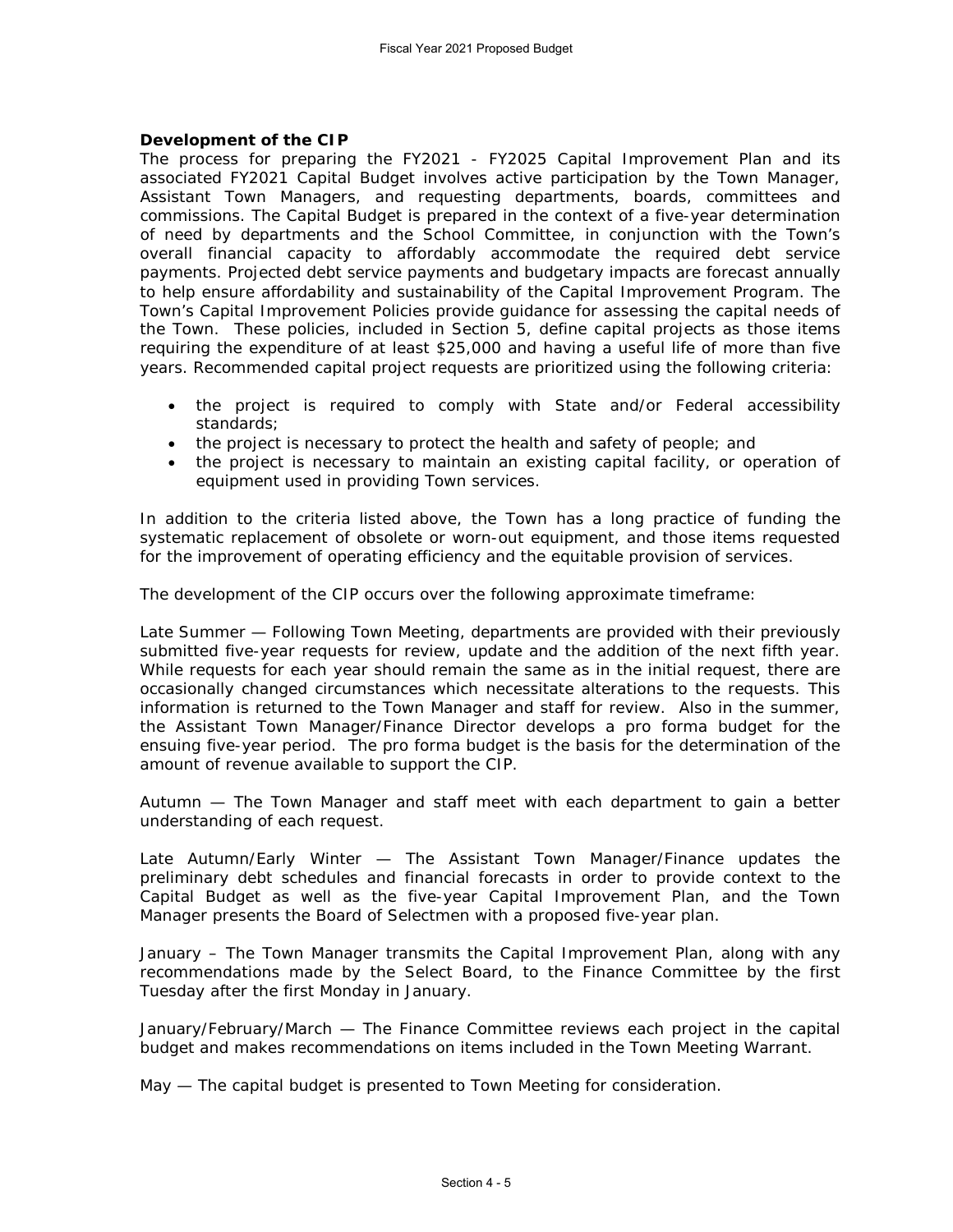#### **Financing of Capital Projects**

The number of capital projects to be funded must be considered in the context of the total operating budget, capital budget needs, and revenue growth. Capital improvement projects are funded through current receipts, reserves, and/or other funds such as grants.

*Current Receipts* – Current receipts include property tax revenue, local receipts (such as fees and charges), and state aid. This plan includes no projects to be funded from current receipts.

*Free Cash –* Free Cash is a function of actual revenue collections in excess of estimates and expenditures less than appropriations. Because Free Cash should not be relied upon as a recurring revenue source, the Town's practice is not to rely upon it as an operating revenue source. In this plan, we have continued the effort to minimize the Town's reliance on Free Cash to support on-going operations by limiting such use to no more than 2% of the prior year's appropriated operating budget, or the actual turn back, whichever is lower. The recommended plan includes \$5,256,367 in Tier 1 projects to be funded from Free Cash.

*Capital Improvement Fund –* In 2004, the Town created a General Fund Cash Capital Equipment and Facility Improvement Fund (CIF). The purpose of the CIF is to allow the Town to reserve funds to use for general fund cash capital. The CIF may be used in future years to fund the acquisition of new equipment, the replacement of existing equipment, and building and facility improvements which cost less than \$250,000, for which the Town may borrow for a period of five years or more. Projects must be included in the CIP in order to be eligible for funding through the CIF. This plan includes no projects to be funded from the Capital Improvement Fund.

*Capital Facility Stabilization Fund –* In 2007, the Town created a Capital Facility Stabilization Fund to allow the Town to reserve funds for design, maintenance, renovation or reconstruction relating to the structural integrity, building envelope or MEP (mechanical, electrical, plumbing) systems of then existing capital facilities.For this purpose, capital facility refers to any building or structure which is located on Town property and is under the jurisdiction of the Town Manager, including any Town-owned building, structure, room, or space within a building, facility, park or plaza, open space, driveway, landscaped area, or other physical improvements under the administrative control of the Town. This plan includes no projects to be funded from the Capital Facility Stabilization Fund.

*Athletic Facility Improvement Fund* – In 2012, the Town created an Athletic Facility Improvement Fund to reserve funds for the design, maintenance, renovation, reconstruction, or construction of athletic facilities. For the purpose of the fund, athletic facilities include any Town-owned building, structure, pool, synthetic turf and natural grass turf playing field or ball diamond, and associated grounds and parking areas whose primary purpose is for organized athletic events for Needham children, adults, and school teams. This plan includes no projects to be funded from the Athletic Facility Improvement Fund.

*Debt Service Stabilization Fund* – The November 2, 2015 Special Town Meeting approved the establishment of a Debt Service Stabilization Fund to set aside funds to be available as necessary to pay certain debt obligations. This fund is intended to be part of the Town's overall planning strategy for addressing capital facility needs. The fund would provide added flexibility to maintain the Town's capital investment strategy by smoothing out the impact of debt payments in years when the debt level is higher than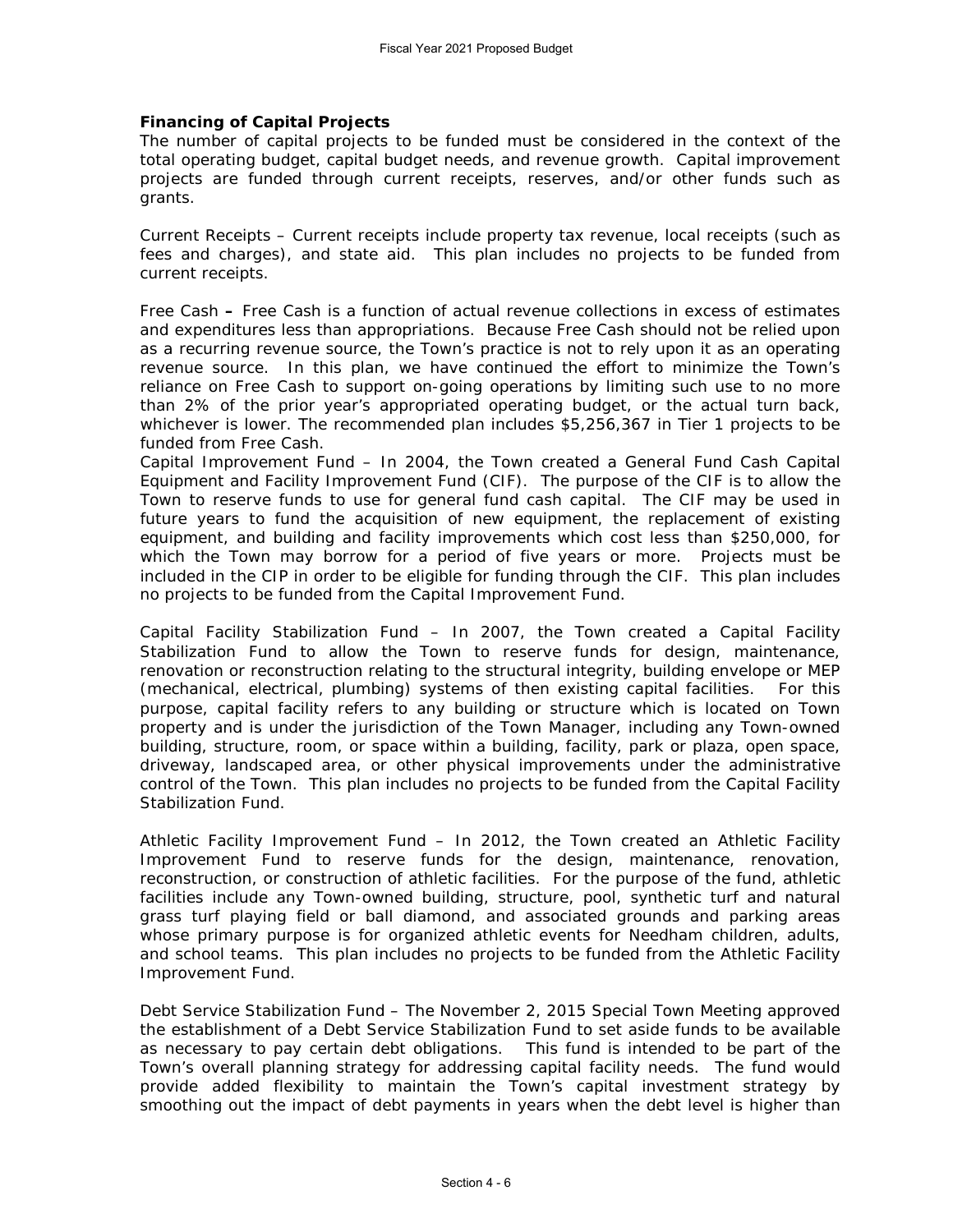is typically recommended. The fund would also be beneficial at times when interest rates are higher than expected. The plan for the fund is designed to ensure that the monies are not depleted in a single year, and that the amount available for appropriation is known before the budget year begins. All appropriations to and from the fund require Town Meeting action. This plan includes no projects to be financed through use of the Debt Service Stabilization Fund for FY2021.

*Retained Earnings* – Two of the Town's operations – water and sewer – are accounted for as enterprise funds. The revenues and expenditures of these operations are not commingled with those generated by General Fund operations. Generally, each enterprise will generate surplus funds on an annual basis. The Select Board's retained earnings policies are included in Section 5. The policies contain reserve targets to ensure liquidity and stability of operations. Surplus funds above the target are considered available for appropriation. This plan includes \$318,088 in funding from Sewer Enterprise Fund retained earnings and \$43,002 in Water Enterprise Fund retained earnings.

*Debt* – The Select Board's debt management policies (Section 5) provide guidance in translating capital expenditures into annual debt service. Section 2 of this plan contains a graphic presentation of the Town's current debt service and a calculation of the Town's debt burden (annual debt service as a percent of total Town revenues). The figures used in calculating the debt burden are derived from the Town's long-term debt service schedule that is also included in Section 2. This plan includes \$676,700 in projects to be funded through General Fund debt, and no projects to be funded through Sewer Enterprise Fund debt or Water Enterprise Fund debt for FY2021.

*Community Preservation Fund –* The Community Preservation Act (CPA) allows cities and towns to raise monies through a surcharge on the tax levy. These funds may then be used to acquire, create and preserve open space, acquire and preserve historic resources, create, preserve and support community housing, and acquire, create and preserve land for recreational use. The CPA also provides for matching funds from the Commonwealth. The CPA requires that each fiscal year Needham must spend, or set aside for later spending, at least 10% of the annual revenues in the Community Preservation Fund for each of three CPA target areas: open space (but not including land for recreational use), historic resources, and community housing. The remaining 70% may be appropriated at the Town's discretion as long as it is used for the three target areas or recreation. The statute also permits the Town to appropriate up to 5% of the annual revenue estimate for the administrative expenses of the Community Preservation Committee (CPC). Projects submitted for inclusion in the CIP that qualify for CPA funding are forwarded to the CPC for its consideration. This plan includes a recommendation for \$101,500 in projects contingent upon Community Preservation Funding for FY2021.

*Other Available Funds* – An Available Fund is actual monies which have become available and may be used to fund expenditures. Monies may become available after a project is completed and the cost was less than appropriated, monies that were previously set aside for future expenditure (e.g., stabilization fund), or monies that are received by the Town but must be specifically identified as a funding source in the Town Meeting motion. An available fund may be restricted to certain purposes (e.g. surplus bond proceeds, special stabilization funds, sale of surplus real estate, grants), or may be nonrestricted and hence can be appropriated for any legal purpose. Some Available Funds carry over from year to year and others expire at the end of the fiscal year and close out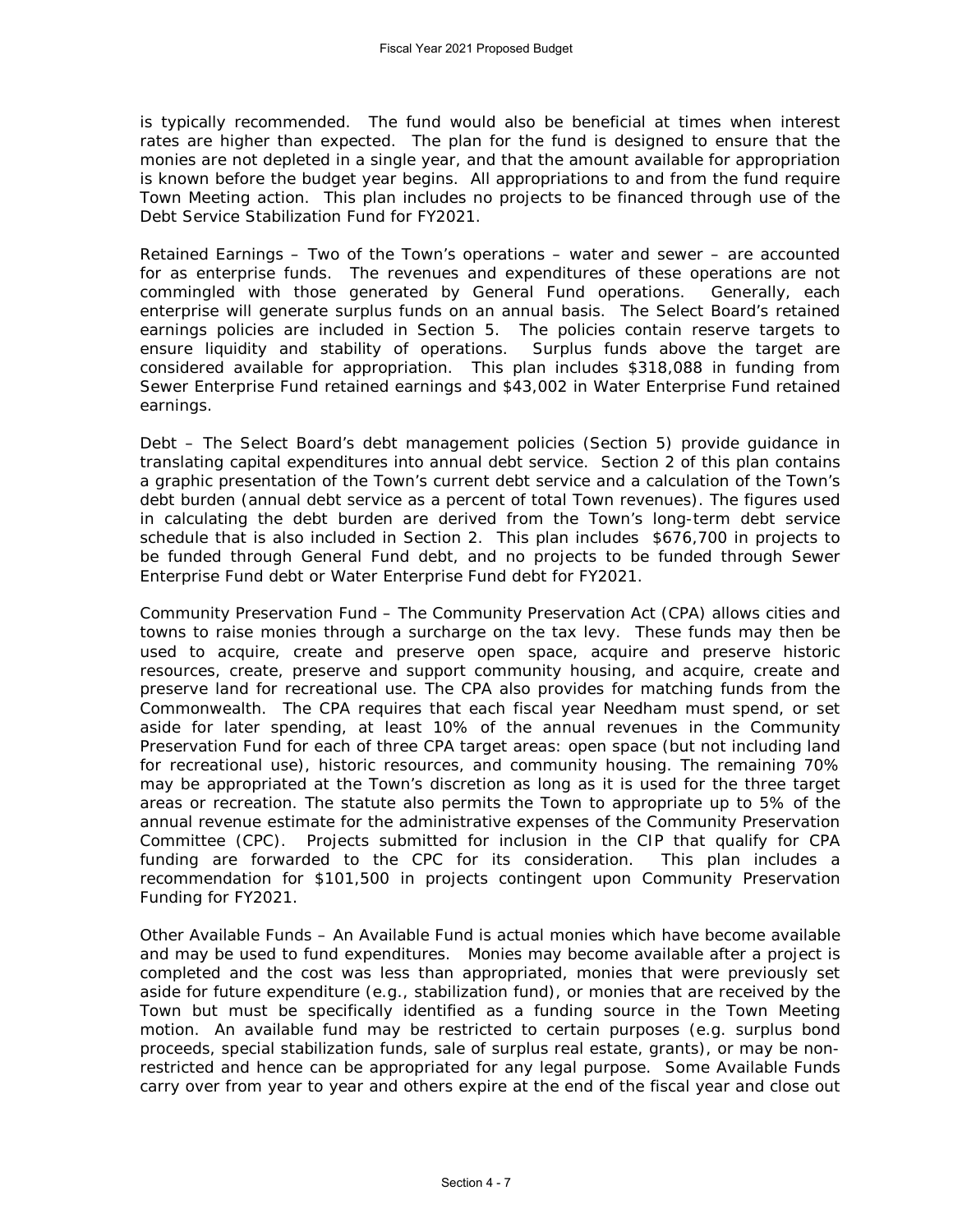to fund balance. This plan includes no projects to be funded from Other Available Funds in FY2021.

#### **The CIP Is a Flexible Planning Tool**

While much of the Town's budget and financial planning efforts are by necessity focused on one or at most two-year intervals, capital planning helps to focus attention on the Town's long-term objectives and financial capacity, and the balance between operating and capital needs. The Town is often faced with the option of reducing its capital plan in order to balance the operating budget. Having a formal and accepted plan helps to maintain a consistent level of spending for capital needs, barring extraordinary circumstances. Individual projects are evaluated against long-term objectives and in relationship to each other. By strategically programming capital projects, the Town can maintain a tolerable level of debt service, and prevent unexpected changes in debt service payments.

## **Investment in Real Property, Facilities and Infrastructure**

Asset preservation – committing necessary resources to preserve, repair, or adaptively re-use current assets – is a high priority for the Town in order to keep its physical plant and infrastructure in reliable operating condition. While significant investment in many capital facilities is still required, the Town of Needham has made an extraordinary investment in public infrastructure during the past decade. The Town's success in this area is a direct result of continued and sustained focus on asset evaluation, needs assessment, careful planning, and prioritization. The need for this level of investment in facilities and infrastructure is generally attributable to three factors – the age of the community and its infrastructure and assets, the built environment and amount of lane miles of roadway, and the growth in school age population after the Second World War that resulted in a building boom from 1951 to 1960. After the advent of Proposition  $2\nu$ , the community found it difficult to make necessary investment in its array of school facilities. This resulted in a need for complete replacement or rehabilitation of the entire system beginning in the mid-1990s and continuing today. As noted previously, FY2020 saw the beginning and completion of several major projects including: the opening of the Sunita Williams Elementary School, the first full season of the Pools at Rosemary Complex, the opening of the Memorial Park Fieldhouse, and the opening of the Jack Cogswell Building. Projects underway include the construction of the Public Safety Building, the construction of the temporary Station 2 at the Hillside School, planning for School Administration/Emery Grover, and the development of a School Building Master Plan. Demolition of the existing Fire Station 2 will begin in early CY2020. Over the past several years, the Town has also made a remarkable investment in athletic facilities, parks, and recreational amenities including Walker Gordon Field, Greene's Field and Playground, Newman Fields, Eastman Trail, the Rail Trail, the Needham Accessible Reservoir Trail, the reconstruction of the Rosemary Pool and Recreation Complex, the reconstruction of the Memorial Park Fieldhouse, and the Rosemary Lake sediment removal project. Table 2 shows the Town's investment in facilities and infrastructure over the past five years.

**Table 2**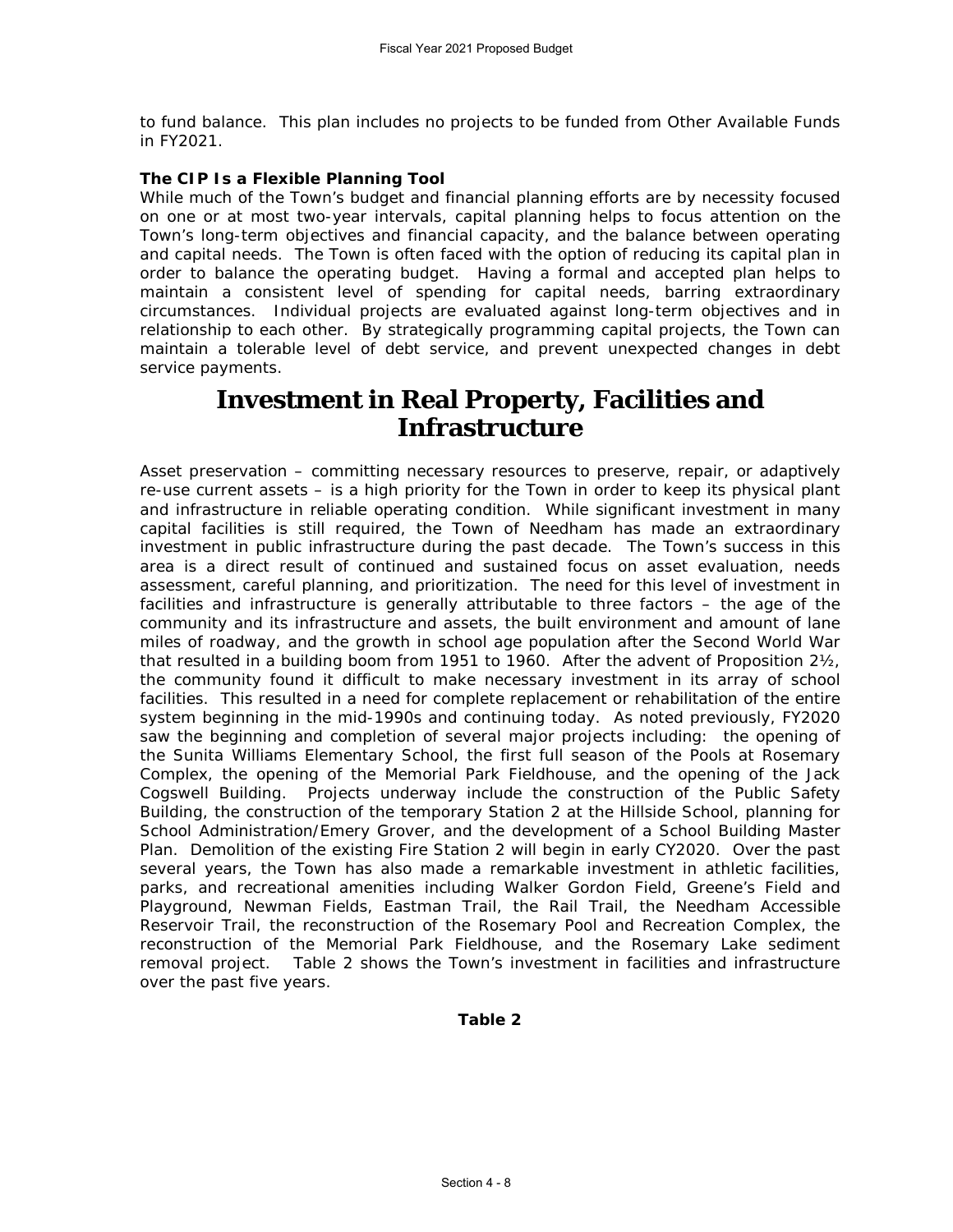| Description                                          | 2016        | 2017                                  | 2018                   | 2019                     | 2020        | Total                                                                          | Average                   |
|------------------------------------------------------|-------------|---------------------------------------|------------------------|--------------------------|-------------|--------------------------------------------------------------------------------|---------------------------|
|                                                      |             |                                       |                        |                          |             |                                                                                |                           |
| <b>Municipal Facilities</b>                          | \$90,000    | \$649,000                             |                        | \$6,126,000 \$74,641,000 | \$794.000   |                                                                                | \$82,300,000 \$16,460,000 |
| Townwide Facilities and<br><b>Community Services</b> | \$3,513,323 |                                       | \$756.154 \$17.202.000 | \$8,826,000              | \$3.662.000 | \$33.959.477                                                                   | \$6,791,895               |
| Public Works<br>Infrastructure Program               | \$3,453,500 | \$1,700,000                           | \$2,011,000            | \$2,508,500              | \$2,219,550 | \$11,892,550                                                                   | \$2,378,510               |
| <b>School Facilities</b>                             |             | \$9,368,000 \$58,791,714 \$15,168,000 |                        | \$2,796,000              | \$1,471,200 |                                                                                | \$87.594.914 \$17.518.983 |
| Drains, Sewer, and<br>Water Infrastructure           | \$2,320,500 | \$375.860                             | \$2,900,000            | \$2,395,000              | \$7.021.500 | \$15,012,860                                                                   | \$3,002,572               |
|                                                      |             |                                       |                        |                          |             |                                                                                |                           |
| <b>Total Appropriations</b>                          |             |                                       |                        |                          |             | \$18,745,323 \$62,272,728 \$43,407,000 \$91,166,500 \$15,168,250 \$230,759,801 | \$46.151.960              |

# **Investment in Equipment, Technology and Fleet**

The position of the Town with respect to its equipment and technology capital investment is also positive. Major categories of this capital spending include Public Safety and Public Works fleet and equipment, School and Town-wide technology, and School copiers and equipment. Table 3 shows the Town's investment in these categories of capital spending for the five-year period FY2016 through FY2020.

|                             | Table 3<br>Equipment, Technology, and Fleet Capital<br>2016 to 2020 |             |             |             |             |              |             |  |
|-----------------------------|---------------------------------------------------------------------|-------------|-------------|-------------|-------------|--------------|-------------|--|
| Description                 | 2016                                                                | 2017        | 2018        | 2019        | 2020        | Total        | Average     |  |
| All Other Functions         | \$30,645                                                            |             |             | \$68,970    | \$137,960   | \$237,575    | \$47,515    |  |
| Public Facilities & Works   | \$144,000                                                           | \$120,000   | \$162,000   | \$176,500   | \$68,000    | \$670,500    | \$134,100   |  |
| Public Safety               |                                                                     |             | \$167,872   | \$43,424    | \$43,424    | \$254,720    | \$50,944    |  |
| Public School               | \$108,145                                                           | \$45,000    | \$45,000    | \$60,500    | \$35,000    | \$293,645    | \$58,729    |  |
| Equipment                   | \$282,790                                                           | \$165,000   | \$374,872   | \$349,394   | \$284,384   | \$1,456,440  | \$291,288   |  |
| All Other Functions         | \$30,000                                                            |             | \$145,000   | \$215,000   | \$85,600    | \$475,600    | \$95,120    |  |
| Public Facilities & Works   | \$129,500                                                           |             |             |             |             | \$129,500    | \$32,375    |  |
| Public Safety               |                                                                     |             |             | \$112,000   | \$852,550   | \$964,550    | \$192,910   |  |
| Public School               | \$403,000                                                           | \$347,080   | \$510,290   | \$706,790   | \$684,820   | \$2,651,980  | \$530,396   |  |
| Technology                  | \$562,500                                                           | \$347,080   | \$655,290   | \$1,033,790 | \$1,622,970 | \$4,221,630  | \$850,801   |  |
| All Other Functions         |                                                                     | \$87,353    |             |             | \$33,085    | \$120,438    | \$24,088    |  |
| Public Facilities & Works   | \$1,146,902                                                         | \$730,618   | \$640,433   | \$1,616,409 | \$1,245,083 | \$5,379,445  | \$1,075,889 |  |
| Public Safety               |                                                                     | \$137,877   | \$224,677   | \$840,163   | \$35,249    | \$1,237,966  | \$247,593   |  |
| Public School               |                                                                     |             | \$99,611    | \$97,552    | \$158,718   | \$355,881    | \$71,176    |  |
| Fleet                       | \$1,146,902                                                         | \$955,848   | \$964,721   | \$2,554,124 | \$1,472,135 | \$7,093,730  | \$1,418,746 |  |
| <b>Total Appropriations</b> | \$1,992,192                                                         | \$1,467,928 | \$1,994,883 | \$3,937,308 | \$3,379,489 | \$12,771,800 | \$2,560,835 |  |

# **Project Summaries – Recommended Projects for Fiscal Year 2021**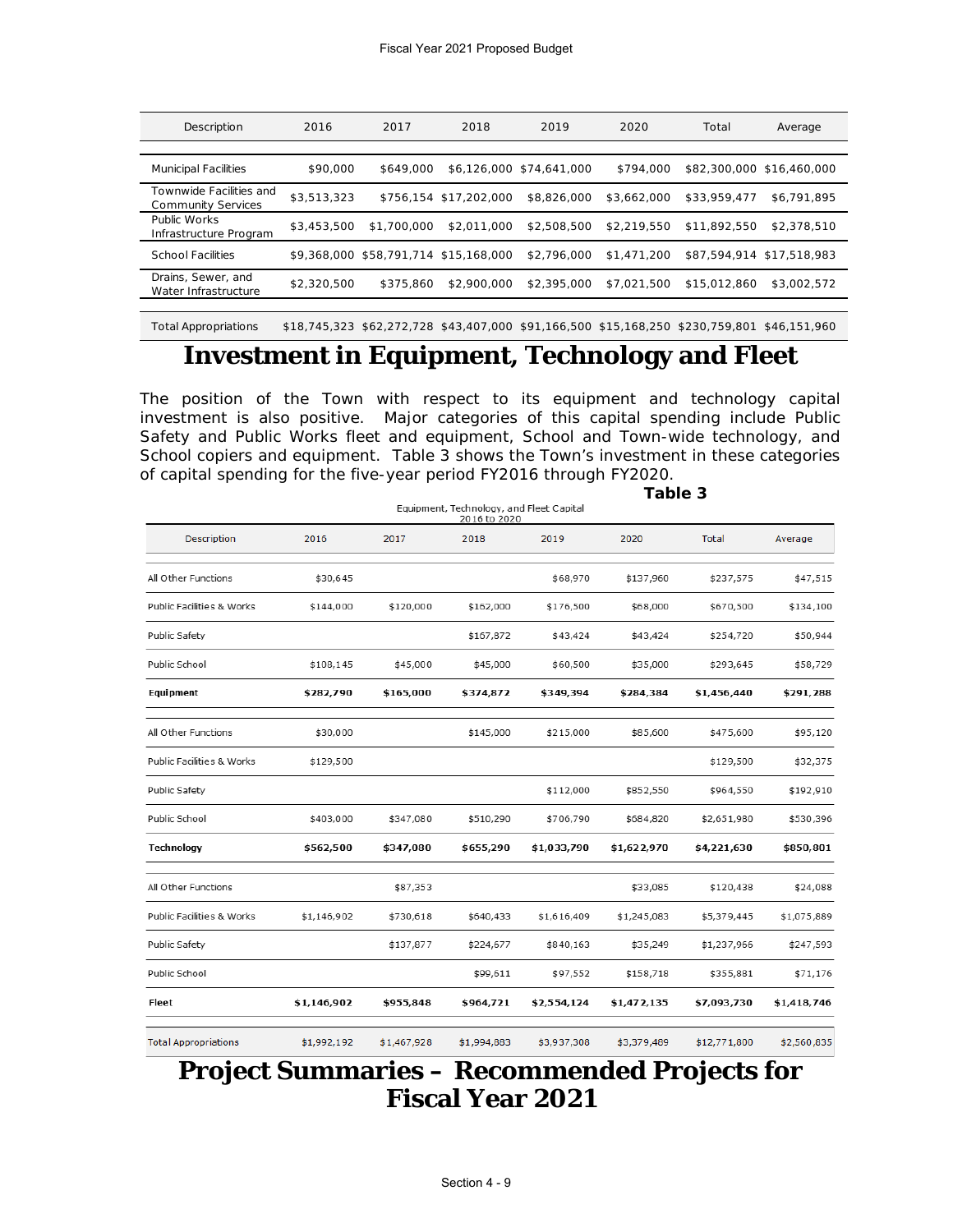## **GENERAL GOVERNMENT**

### **MULTI-FUNCTION PRINTER DEVICES**

This is the last phase of a four-phase project to replace multi-function printers throughout the four primary Town locations (Town Hall, Public Services Administration Building, Public Safety, and Center at The Heights) due to obsolescence or scheduled replacement. There are nine of these devices between the buildings, with only three of the devices not purchased during a capital project. Though several of these devices are currently over six years old, with one over eight, only one has reached 50% of the anticipated life cycles for each model according to the manufacturer estimated cycles per year. Based on the current usage the expected life of these devices is between ten and twelve years however the manufacturer of these devices does not guarantee the availability of parts or consumables past seven years. *(Submitted by: Information Technology Center)*

The Town Manager's recommendation for Multi-Function Printer Devices is \$35,600 to be funded by Free Cash.

## **PUBLIC SAFETY**

### **AUTOMATIC EXTERNAL DEFIBRILLATOR REPLACEMENT**

The current AED equipment used by the Police Department is at the end of its useful life cycle. Replacement will also allow the department to purchase the same model that is carried by the Needham Fire Department, so the equipment is interchangeable when fire personnel arrive at an emergency scene. Funding will support the purchase of 11 AEDs at a cost of \$1,995 per unit, as well as corresponding watertight carrying cases, 22 infant/child pads, and 22 batteries. *(Submitted by: Police Department)*

The Town Manager's recommendation for Automatic External Defibrillator Replacement is \$32,885 to be funded by Free Cash.

#### **FIREARM REPLACEMENT**

The current service weapons in use by the Police Department are Smith and Wesson M&P 40 caliber and are 10 years old. The current weapons were placed in service in 2009, replacing weapons that were in service for eight years. Based on a study conducted by the FBI and research performed by firearms instructors, the Department intends to replace the Smith and Wesson 40 caliber with a Smith and Wesson 9MM firearm. The cost includes the purchase of 60 new firearms, holsters, and ammunition. *(Submitted by: Police Department)*

The Town Manager's recommendation for Firearm Replacement is \$33,000 to be funded by Free Cash.

### **PERSONAL PROTECTIVE EQUIPMENT**

Replacing one set of Personal Protective Equipment, PPE ("bunker gear") for 20% of all firefighting personnel on an annual basis helps to ensure that the life span of the equipment does not exceed the 10-year guideline. Ensembles issued prior to the recent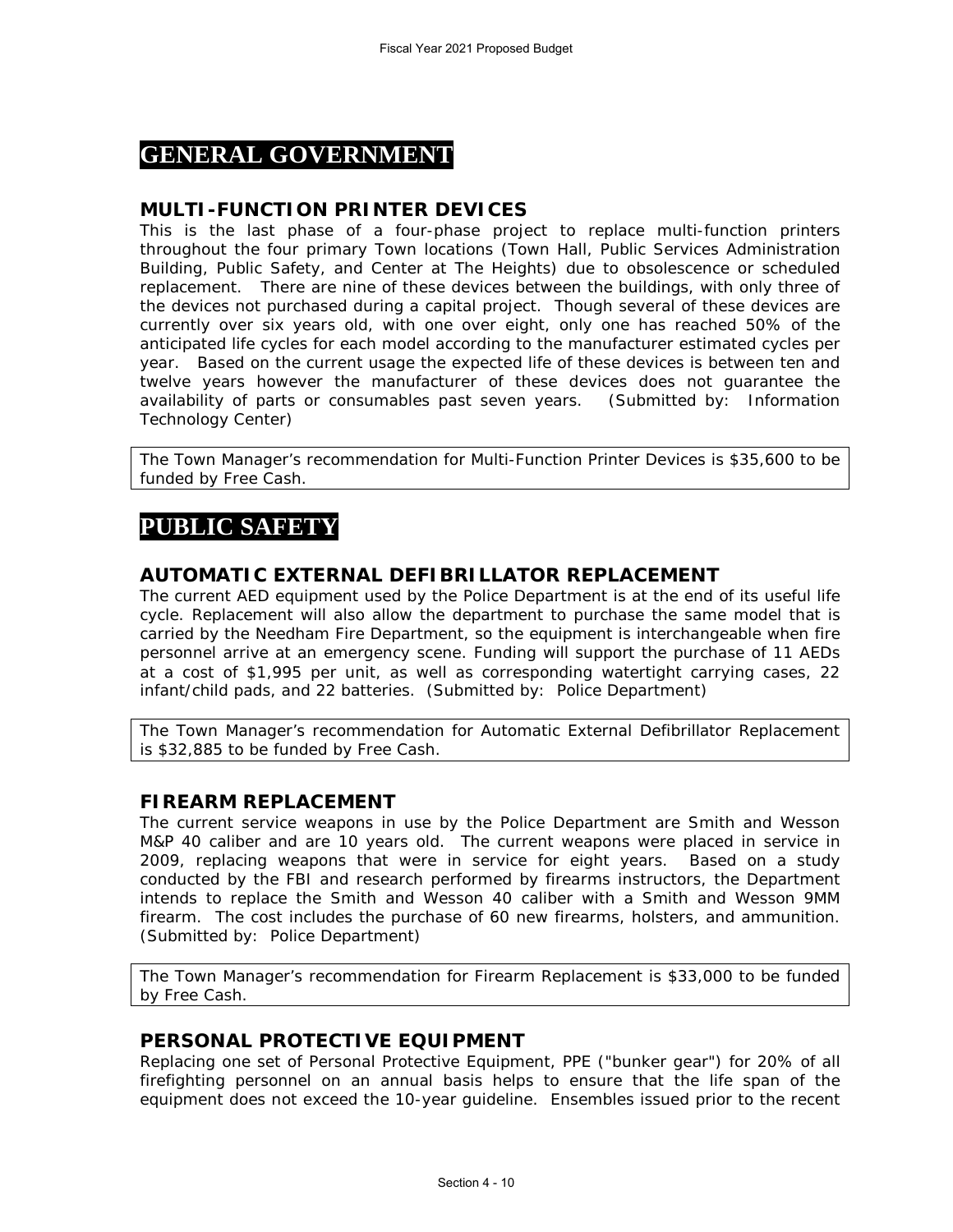purchase of a second set of PPE are approaching this time frame for many members. Due to the number of recent and forthcoming new hires, about a third of the Department has been issued PPE within the past five years. All fire personnel are in the process of being issued a second set of PPE, allowing them to properly maintain this equipment in an appropriate manner. *(Submitted by: Fire Department)*

The Town Manager's recommendation for Personal Protective Equipment is \$43,424 to be funded by Free Cash.

## **PUBLIC SCHOOLS**

### **SCHOOL COPIER REPLACEMENT**

School photocopiers are located in all the schools and the administration building, and are used both by administrative and teaching staff. Teachers use the machines to reproduce classroom materials, including homework sheets, exams, and teaching packets. Currently the School Department owns 42 copy machines. Copier replacement is planned on a life-cycle basis, which projects when a copier should be replaced based on actual usage and the manufacturer's total estimated capacity. Copiers which are heavily used are replaced more frequently than copiers that are lightly used. The average life cycle is calculated at 7 years, although planned replacement ages range from 5 - 9 years, depending on use. It is important to replace machines regularly, even if they have not yet reached maximum copy allowances, given the additional operating expense associated with servicing and maintaining older equipment, as well as the difficulty in obtaining replacement parts. *(Submitted by: School Department)*

The Town Manager's recommendation for School Copier Replacement is \$37,600 to be funded by Free Cash and \$24,820 in the Tier 2 Cash Capital category.

## **SCHOOL FURNITURE**

In FY2005 Town Meeting approved funding to begin the replacement of furniture in poor and fair condition throughout the School Department. By FY2015, all furniture in poor condition was replaced in the schools. The FY2021 funding request will continue the replacement of furniture in fair condition at the Pollard School and provide funding for new classroom furniture as needed. *(Submitted by: School Department)*

The Town Manager's recommendation for School Furniture is \$35,000 to be funded by Free Cash.

## **SCHOOL TECHNOLOGY**

The School Department technology replacement program includes desktop computers, printers, classroom audio visual devices, specialized instructional labs, projectors, video displays, security cameras and electronic door access controllers. The request also incorporates funding for school technology infrastructure, which consists of servers, network hardware, wireless infrastructure, data cabling and access points. This request reflects the School Department's classroom technology standard and the decision in FY2017 to move devices with a lifespan of less than five years (Digital Learning Devices, or DLDs, and staff laptops) to the operating budget. The FY2021 request includes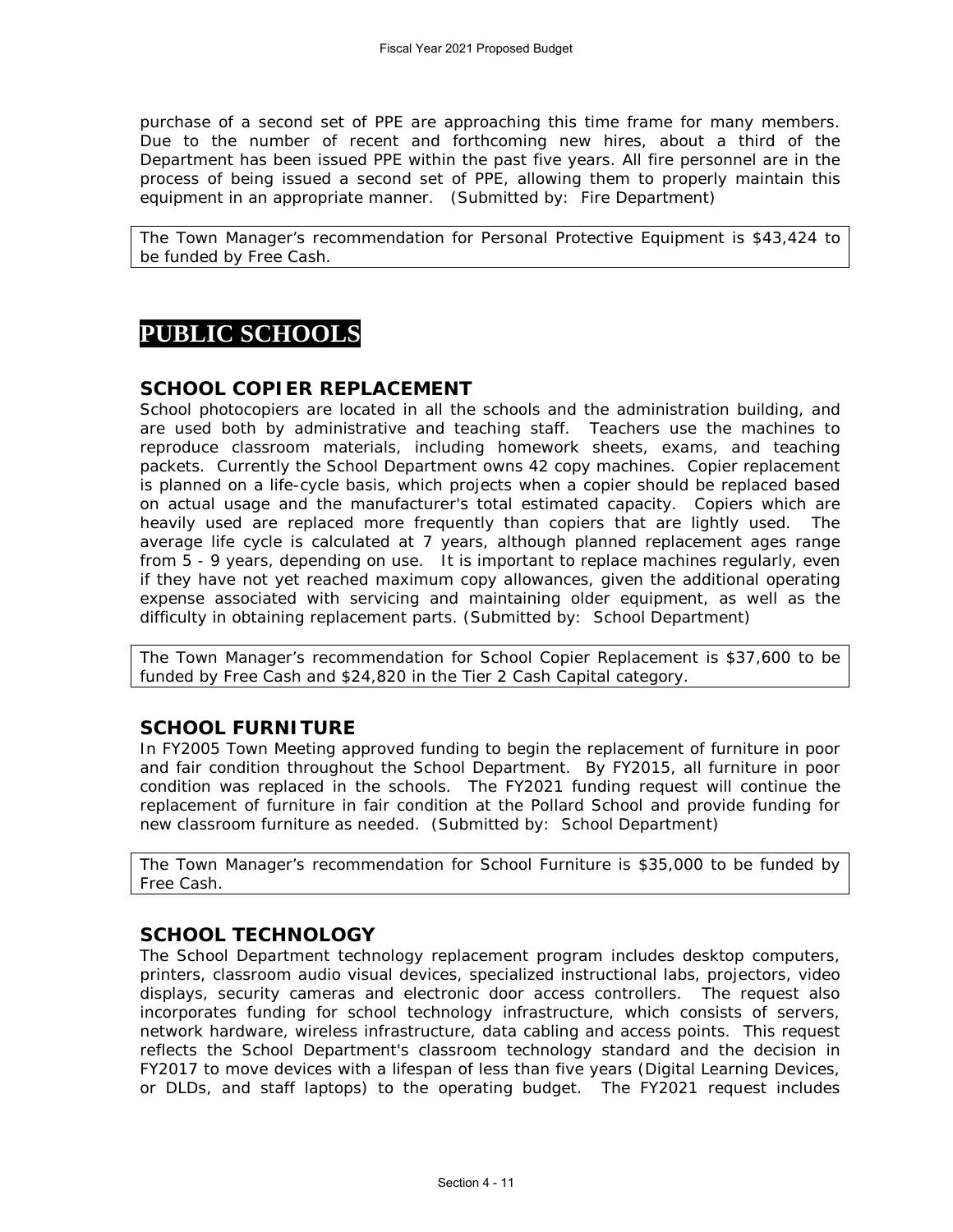\$473,575 for hardware and \$113,000 for infrastructure replacement. *(Submitted by: School Department)*

The Town Manager's recommendation for School Technology is \$556,575 to be funded by Free Cash and \$30,000 in the Tier 2 Cash Capital category.

### **BROADMEADOW SCHOOL TECHNOLOGY ROOM CONVERSION**

The School Committee implemented Full-Day Kindergarten (FDK) in September 2019. Based on a feasibility study conducted by Dore & Whittier Architects in February 2018, several modifications to Needham buildings are proposed to accommodate the projected number of classrooms needed over the next five years resulting from Full Day Kindergarten and projected enrollment growth. This project provides funding to convert the existing technology lab at Broadmeadow Elementary School to a classroom. *(Submitted by: School Department)* 

The Town Manager's recommendation for Broadmeadow School Technology Room Conversion is \$213,100 in the Tier 2 Cash Capital category.

### **ELIOT SCHOOL TECHNOLOGY ROOM CONVERSION**

The School Committee implemented Full-Day Kindergarten (FDK) in September 2019. Based on a feasibility study conducted by Dore & Whittier Architects in February 2018, several modifications to Needham buildings are proposed to accommodate the projected number of classrooms needed over the next five years resulting from Full Day Kindergarten and projected enrollment growth. This project provides funding to convert the existing technology lab at Eliot Elementary School to a classroom. *(Submitted by: School Department)* 

The Town Manager's recommendation for Eliot School Technology Room Conversion is \$179,300 to be funded by Free Cash.

### **MITCHELL SCHOOL RESTROOM UPGRADES**

There are currently six restrooms at the Mitchell that are not ADA/MAAB accessible. Many of the existing plumbing fixtures are 40 to 60 years old. The current stalls are not the proper size and do not have grab bars. The urinals and dispensers are not set at the proper height. The sinks do not have insulated pipes. The restrooms do not have the minimum clearance necessary at the entrance nor do they have the appropriate turning radius. This project would upgrade the restrooms to meet ADA/MAAB requirements. The design phase of this project was funded in FY2020. *(Submitted by: DPW/Building Maintenance)*

The Town Manager's recommendation for Mitchell School Restroom Upgrades is \$676,700 to be funded through General Fund debt.

#### **POLLARD SCHOOL AIR CONDITIONING UPGRADE DESIGN**

The Pollard Middle School has supplemental air conditioning only in one third of the building. The comfort and temperature of the educational learning space is an important aspect of school maintenance, especially with school starting in August. Some of the classrooms have very little refuge from direct sunlight, adding to the heat and humidity issues during the warmer months. A lack of temperature and humidity control throughout the building can cause lasting damage to the building. The Pollard is also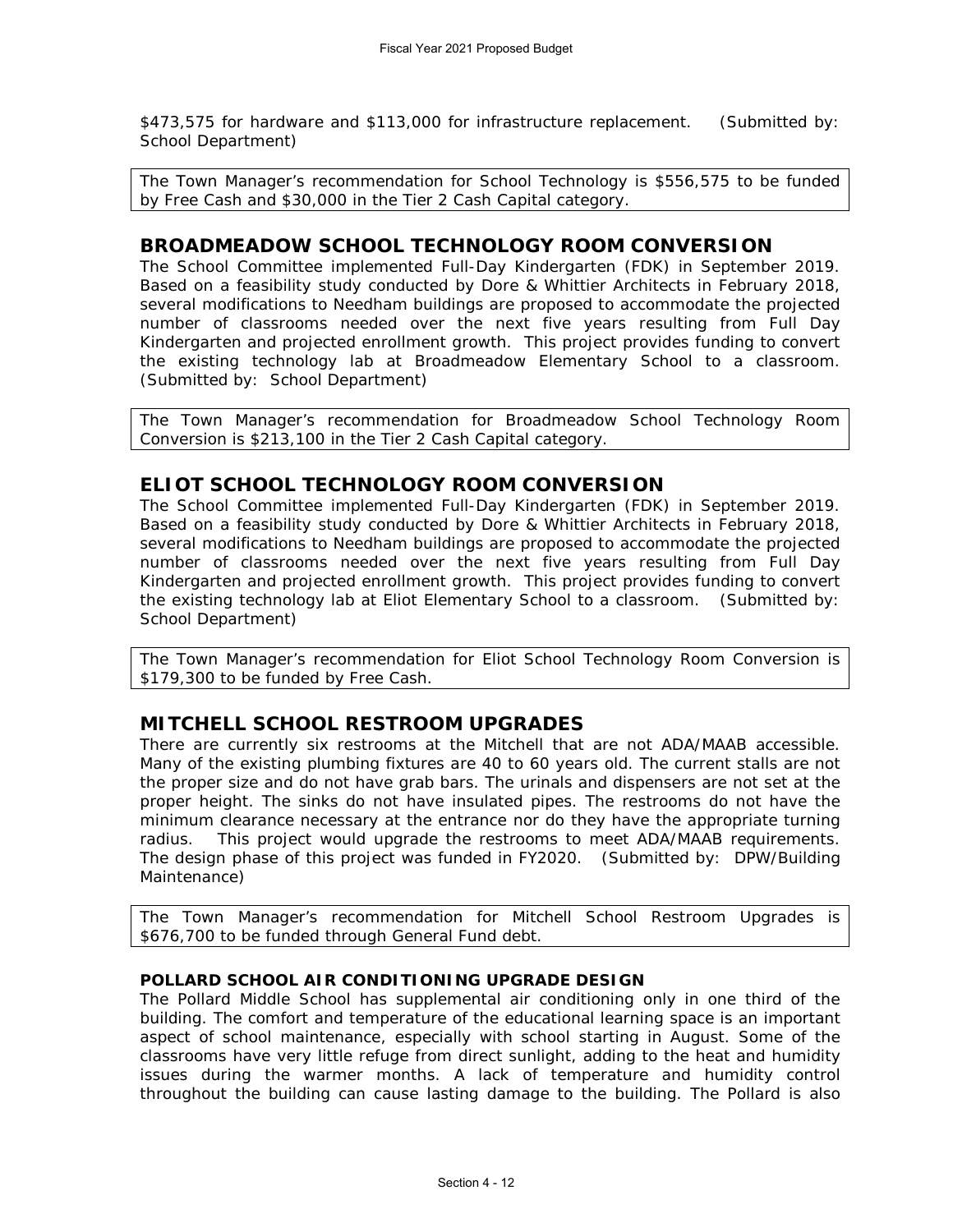underutilized during the summer for programming because of the lack of AC, adding strain to other schools. This project would fund the evaluation of possibilities for adding AC to the building. *(Submitted by: DPW/Building Maintenance)*

The Town Manager's recommendation for Pollard School Air Conditioning Upgrade Design is \$100,000 to be funded by Free Cash.

#### **POLLARD SCHOOL LOCKER ROOM RETROFIT DESIGN**

The current locker room layout at the Pollard Middle School is no longer conducive to the needs of the Athletic Department. The school offers diverse sports programming, which requires storage for unique pieces of equipment (field hockey sticks, lacrosse sticks, bags, etc.). The existing lockers are all the same size and are not constructed to store a wide variety of equipment. This results in equipment being carried by athletes throughout the day or left outside lockers in an unsecured manner. The orientation of the locker room also creates blind spots that pose a safety concern. The flooring is starting to crack in places due to age, and the bathrooms and showers are outdated. This funding will support the retrofit design. *(Submitted by: DPW/Building Maintenance)*

The Town Manager's recommendation for Pollard School Locker Room Retrofit Design is \$60,000 to be funded by Free Cash.

## **NEEDS ASSESSMENT OF POLLARD, NEWMAN & NHS AUDITORIUM THEATRICAL SOUND**

This project consists of a needs assessment/feasibility study of upgrading the theatrical sound and lighting systems in the Pollard, Newman and Needham High School (NHS) Auditoriums. These auditoriums are venues for student and community group productions. The theatrical equipment currently installed in these venues, however, is old and is not adequate for contemporary musical or theatrical productions. Some common deficiencies in the audio systems include: speakers that are poorly placed, insufficient in number and/or non-functioning, thereby impairing the audience's ability to hear what is happening clearly on stage from all seats, and sound boards that are old (analog), partially non-functioning and/or not at a standard that is necessary for a modern musical or theatrical production. This study is intended to guide and direct future fundraising by community partners and develop a capital plan and budget for these spaces. *(Submitted by: School Department)*

The Town Manager's recommendation for Needs Assessment of Pollard, Newman & NHS Auditorium Theatrical Sound is \$60,000 depending on potential alternative funding sources.

## **PUBLIC WORKS**

### **470 DEDHAM AVENUE BOILER**

The boiler at the DPW garage was installed in 1961 and is past its useful life. It has required several significant repairs recently in order to keep it working. In the past, the Town has been forced to rent a temporary boiler to maintain heat in the facility while the boiler was out of service, as there is no redundancy in the heating system. The boiler's age and style do not meet efficiency standards, so the existing boiler will be removed and replaced with two high efficiency condensing boilers that use natural gas to gain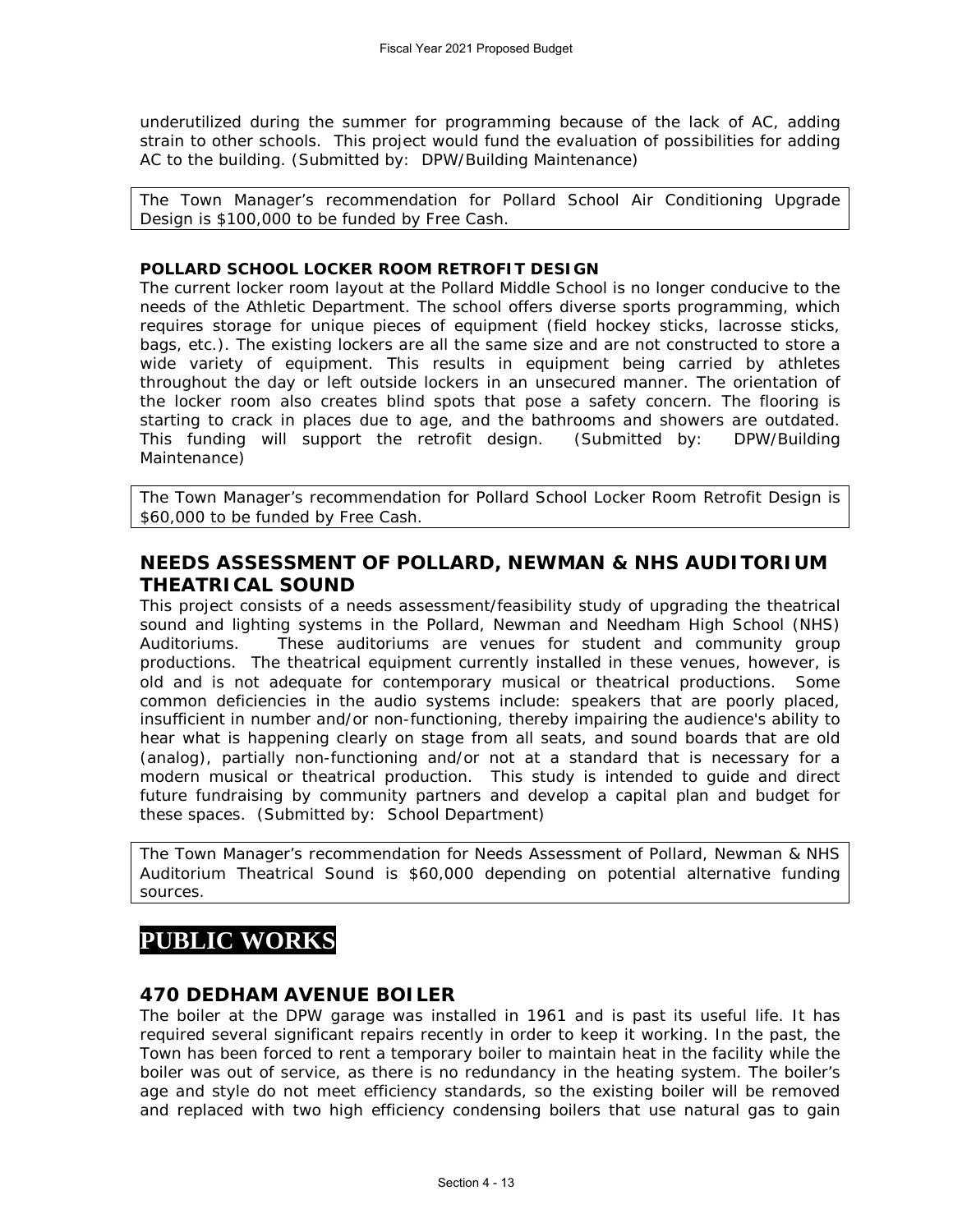redundancy. This will ensure that should anything happen to one boiler, the building will still have sufficient heat to keep the pipes from freezing. This will also make the building more energy efficient. *(Submitted by: Public Works/Building Maintenance)*

The Town Manager's recommendation for the 470 Dedham Avenue Boiler is \$460,000 to be funded by Free Cash.

### **ENERGY EFFICIENCY UPGRADE IMPROVEMENTS**

In 2011, the Town conducted an engineering study for energy upgrades on the 10 oldest buildings. The results of this study guided the Town's investment in energy efficiency over the past decade. At this time, the existing recommendations have been exhausted. Because technologies have improved, and several buildings were not originally evaluated due to their age, the department is proposing to conduct a new efficiency study to help plan for energy saving programs over the next several years. *(Submitted by: Public Works/Building Maintenance)*

The Town Manager's recommendation for Energy Efficiency Upgrade Improvements is \$100,000 to be funded by Free Cash.

### **NEEDHAM CROSSING STREETSCAPE**

In partnership with the business community, the Town is looking to redesign the streetscape in the Needham Crossing area. This includes assessing the pedestrian amenities and connection opportunities, taking into consideration recent development as well as future potential growth. Recently, Needham's New England Business Center Zoning District (NEBC) has grown to include TripAdvisor, SharkNinja, NBCUniversal, and multiple hotels. This design will prioritize streetscape improvements including sidewalks, planters, seating, trash receptacles, public art, screening, fences, walls, and lighting fixtures. It will also provide recommendations for a pedestrian connection to the Charles River. *(Submitted by: Public Works)*

The Town Manager's recommendation for Needham Crossing Streetscape is \$25,000 to be funded by Free Cash.

### **PUBLIC WORKS INFRASTRUCTURE PROGRAM**

The Public Works Infrastructure Program allows the Department of Public Works to make improvements and repairs to Town infrastructure, including but not limited to roads, bridges, sidewalks, intersections, drains, brooks, and culverts. This program consists of multiple categories, each with their own sub-projects.

#### STREET RESURFACING

The Town has 279 lane miles of accepted road that require maintenance. The average lifecycle of a road is 15 to 20 years. Specialized surface treatments can be applied within this period to sustain or extend the lifecycle of the roadway based on usage. The Town targets 17 lane miles of road per year in order to resurface roads before they reach the end of their lifecycle. These roads are prioritized based on a pavement condition index (PCI). The Town targets roads with a PCI under 70 for resurfacing and specialized treatment, and a PCI under 60 for repair and renovation.

The primary strategy of this program is asphalt paving and incidental work. Incidental work may include asphalt berm curb, new grass shoulders, corner reconstruction including handicapped ramps, minor drainage improvements, street sign replacement,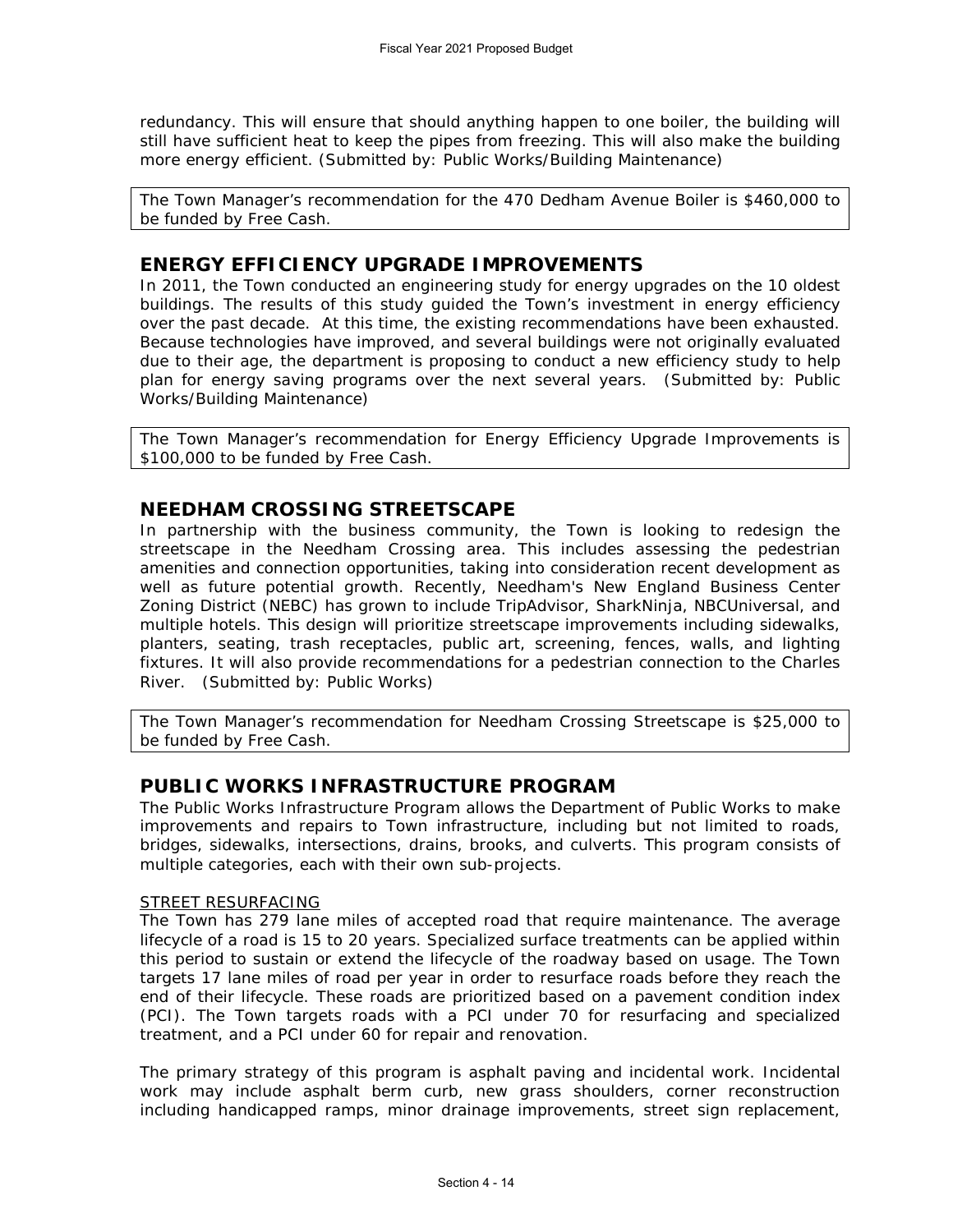traffic markings, and signs. Installing a monolithic asphalt berm curb and/or granite curbing better defines the edge of the road, improves drainage, and protects the shoulder from erosion. Target funding for street resurfacing in FY2021 is \$957,000.

#### ROADWAY RECONSTRUCTION

Road resurfacing may be the appropriate treatment to extend the useful life of a road, but conditions may require a total reconstruction of the road to address structural issues within the road including drainage, grading, and subsurface material construction. In deciding which roads are candidates for reconstruction, the department evaluates the sight distance, drainage, presence of handicap ramps, condition of sidewalks, subsurface utilities, public utility poles, and overhead utilities, as well as the physical condition of the road such as shape, foundation, and traffic volume. The roads proposed for reconstruction are deficient in one or more of the areas listed. No funding is allocated to the Roadway Reconstruction category in FY2021.

#### SIDEWALK PROGRAM

This program requires funding for the Town to address the failing network of sidewalks throughout the community. There are over 130 miles of accepted sidewalks in Needham. Over half of the Town's sidewalks do not comply with current standards and require significant improvement including the installation of handicapped ramps. Sidewalk improvements must comply with Federal and State laws and construction standards. Target funding for the sidewalk program in FY2021 is \$525,000.

#### INTERSECTION IMPROVEMENTS

Traffic signals, intersections, and signage require upgrades and reevaluation as infrastructure ages, technology improves, and methods of transportation change. The intersection of Highland Avenue and West Street has aging traffic control infrastructure and can be unreliable. The signals have only one timer, which only allows for one traffic pattern regardless of the time of day. This work will include installing a new traffic signal system with modern technology that will better control the flow of traffic through the intersection and will include some streetscape amenities. The Town received \$60,000 in funding from the FY2020 State budget for the installation of pedestrian-scale lighting in the Needham Heights area to complement the proposed work. Target funding for intersection improvements is \$650,000.

#### BRIDGE REPAIRS

Surrounded on three sides by the Charles River, the Town jointly maintains several bridges with neighboring communities. The Massachusetts Bridge Inspection Program has identified a number of bridges that have some level of deficiency and has recommended future repairs. No funding is allocated to the bridge repair category in FY2021.

#### STORM DRAIN CAPACITY IMPROVEMENTS

The Stormwater Master Plan has identified several areas throughout Needham where improvements are required to resolve existing problems with flooding and illicit discharge. Since the issuance of the original Master Plan, numerous multi-unit developments have been built in the Town. These developments include new roads with drainage structures and roof or sump connections that are then connected to existing Town systems. These new connections have increased the load on the Town's drainage system and caused flooding in some areas. Unless circumstance require otherwise, FY2021 funding is targeted for Concord Street and Burnside Road. This project includes construction of a new drain that will be connected to the recently extended Greendale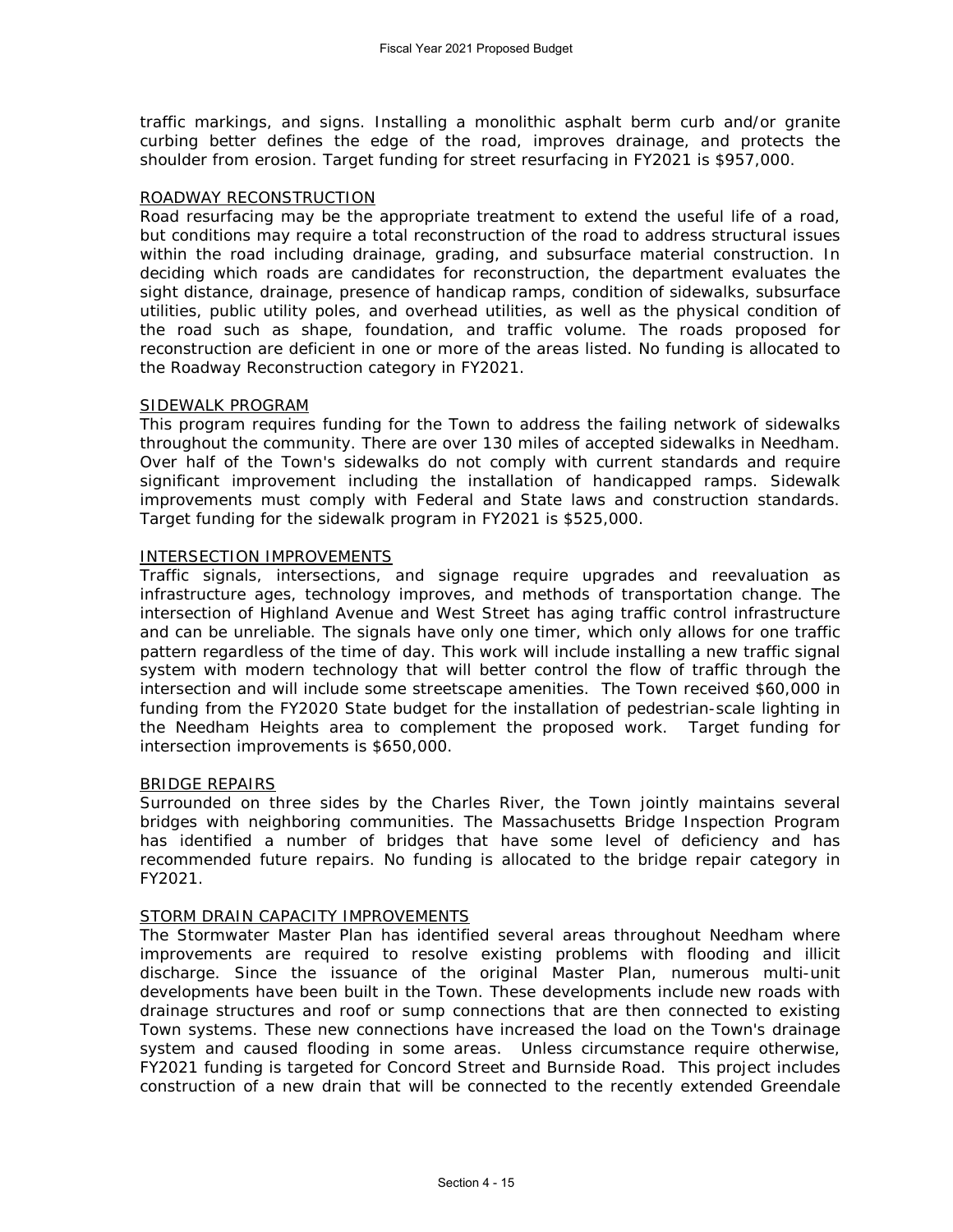Avenue drain project to provide additional stormwater capacity. The \$83,000 allocation is for the design phase of the project.

#### BROOKS AND CULVERTS

Aging drainage infrastructure including poorly draining brooks, streams, waterways, and culverts throughout the Town have been damaged by heavy rains/storms. Flooding has caused the failure of retaining walls, resulting in extensive erosion and silt deposits in brooks and streams. The silt has provided a medium for vegetation and affected the flow of water, and the situation has resulted in the loss of usable abutting property and flooded basements. Unless circumstances require otherwise, FY2021 funding is proposed for improvements to Rosemary Brook. The section of the brook to be addressed has sediment, vegetation, and eroded banks that cause flow capacity and water quality issues. Target funding for brooks and culverts is \$200,000.

#### GUARDRAIL

Many of the Town's guardrails are noncompliant and the department is preparing a plan to upgrade existing guardrails to make them both compliant and aesthetically pleasing. No funding is proposed for this category in FY2021. *(Submitted by: Public Works/Highway)*

The Town Manager's recommendation for the Public Works Infrastructure Program is \$2,145,000 to be funded by Free Cash and \$270,000 in the Tier 2 Cash Capital category.

### **TRAFFIC IMPROVEMENTS**

This request will allow for the funding of projects that are recommended by the Traffic Management Advisory Committee (TMAC). This recommendation will support one or two TMAC construction related projects per year such as 500 feet of roadway granite curb installation, two school zone installations, two average traffic calming installations, several radar sign installations, sign and/or pavement markings, and pedestrian improvements. *(Submitted by: Public Works/Engineering)*

The Town Manager's recommendation for Traffic Improvements is \$50,000 to be funded by Free Cash.

### **STORMWATER – NPDES SUPPORT PROJECTS**

The new 2016 National Pollutant Discharge Elimination System (NPDES) Regulations are the most sweeping set of stormwater requirements in the last 45 years. Urbanized areas located within Needham have a Small Municipal Separate Storm System (MS4). The MS4 Permit only authorizes the discharge of clean stormwater and/or stormwater that does not cause or contribute to an exceedance of water quality standards. The Permit also requires that pollutants in MS4 stormwater discharges be reduced to the maximum extent practicable. Needham is also subject to a Total Maximum Daily Load (TMDL) requirement for phosphorus and pathogens. All stormwater discharges from urbanized areas must reduce the amount of phosphorus discharging to waterbodies and the tributaries thereto by 45% and pathogens must be eliminated and/or reduced to the maximum extent practicable using enhanced structural and non-structural practices. Needham has five Water Quality Limited Waters impaired by turbidity, nutrients, organic enrichment, flow dissolved oxygen, priority organics, noxious aquatic plants, exotic species, oil & grease, taste, odor, color, suspended solids, and causes unknown. The five waterbodies impaired are: Alder Brook, Charles River (South Natick Dam to Chestnut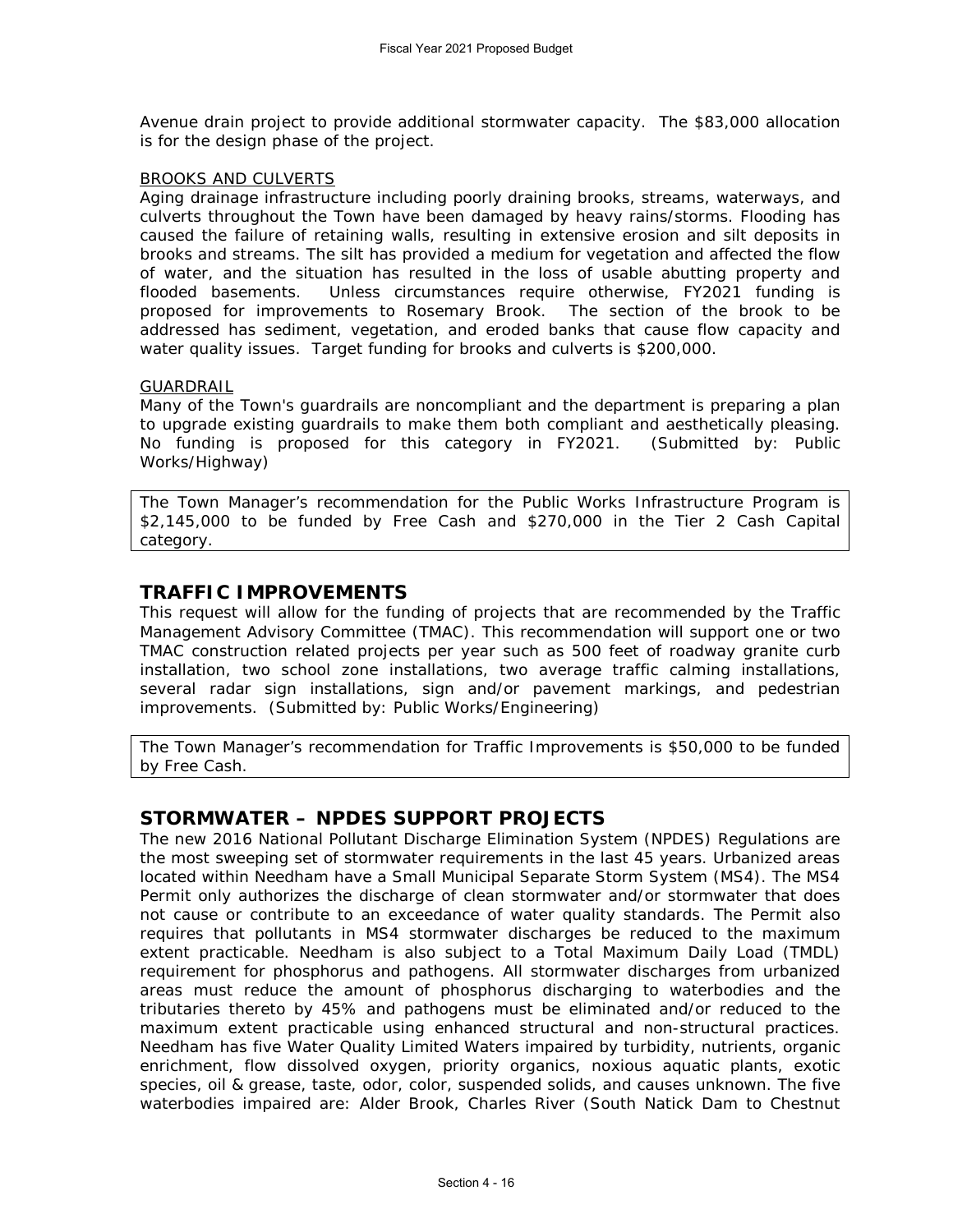Street), Charles River (Chestnut Street to Water Dam), Fuller Brook, and Rosemary Brook. All five waterbodies are classified as Category 5 Waters.

This funding would allow the Town to evaluate two sub-watershed areas to identify: potential testing locations, Town-owned properties for communal/neighborhood infiltration systems, Park & Recreation areas to reduce impervious surface and promote surface infiltration, areas to reduce impervious and promote surface infiltration, roadway pavements that can be narrowed or reduced, targeted audiences for education/outreach, participation/involvement measures to promote, operating and maintenance plans for the properties within the two selected sub-watersheds, and suitable snow dump locations. Funding will also support dry weather & wet weather testing (295 outfalls and 20 sub-watershed areas), construction of best management practices, construction of a water quality system for the DPW yard parking lot drainage system, development of improvements to the SWPPP plan for DPW yard and RTS, and predictive catch basin cleaning for all 1,400 catch basins throughout the Town. *(Submitted by: Public Works/Engineering)* 

The Town Manager's recommendation for Stormwater projects is \$34,500 to be funded by Free Cash and \$736,000 in the Tier 2 Cash Capital category.

## **DPW SPECIALTY EQUIPMENT**

This request is for large equipment that fits the definition of capital but is not included in the fleet request because the equipment is not a registered vehicle. This funding will support the acquisition of a loader-mounted snow blower to be used to clear gutter lines, parking lots, and loading trucks. *(Submitted by: Department of Public Works/Hghway)* 

The Town Manager's recommendation for DPW Specialty Equipment is \$192,000 to be funded by Free Cash.

## **COMMUNITY SERVICES**

#### **LIBRARY FURNITURE**

This is a request to replace 42 public lounge chairs. The new library has been open to the public for more than thirteen years, and, due to heavy use, the furniture is showing wear and tear, especially on the lounge chair arms. *(Submitted by: Needham Free Public Library)*

The Town Manager's recommendation for Library Furniture is \$84,168 to be funded by Free Cash.

## **LIBRARY TECHNOLOGY**

This is the second year of a five-year request to fund the Library's Technology Plan. In FY2021, the plan is to replace 20 staff computers located in the circulation area, children's area, reference area, technical services area, and administration. *(Submitted by: Needham Free Public Library)*

The Town Manager's recommendation for Library Technology is \$30,000 to be funded by Free Cash.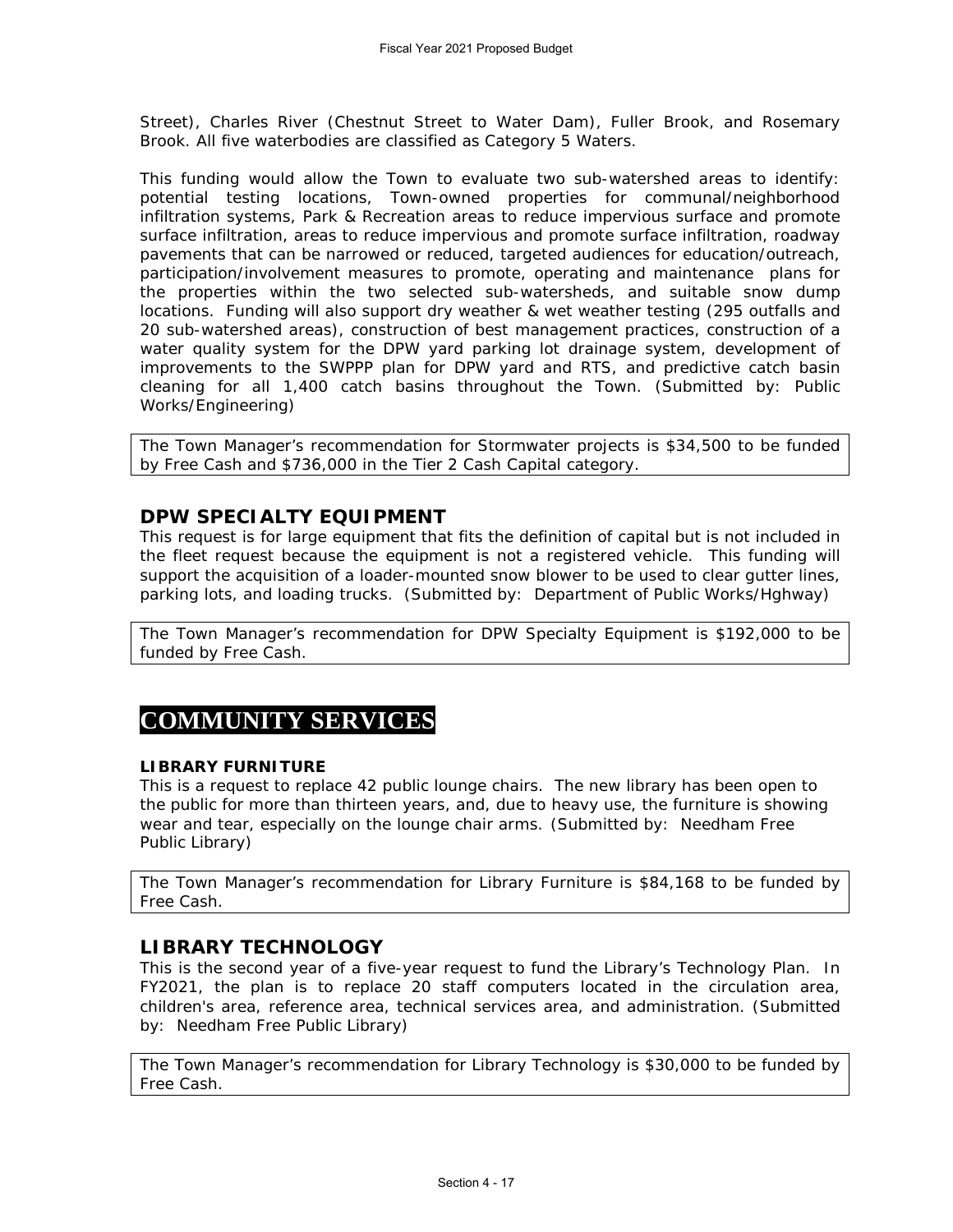### **LIBRARY SPACE PLANNING**

The funding will enable the Library Trustees to engage a professional library space planner to determine if the library's interior space can be better arranged to accommodate the number of students and tutors who use the library's study rooms and study areas. In the afternoon during the school year, the library is crowded with students, tutors, and other people using the three study rooms, the row of carrels, and the many four-seat tables. The Trustees are also exploring the installation of an automatic materials handler that would check in and sort returned materials. This acquisition would require a new configuration of furniture and equipment. *(Submitted by: Needham Free Public Library)*

The Town Manager's recommendation for Library Space Planning is \$60,000 to be funded by Free Cash.

## **RIDGE HILL BUILDINGS DEMOLITION**

The 2019 Annual Town Meeting approved \$50,000 in feasibility funding for the demolition of buildings at the Ridge Hill site. That study is now underway. Funding proposed for FY2021 would include all necessary work to remove the buildings on the Ridge Hill Property site except for the barn. Cost considerations include existing site conditions, permanent site restoration requirements, survey, civil, mechanical, electrical, and plumbing engineering, cost estimating, environmental and hazardous materials testing, permitting, and moving and storage expenses. *(Submitted by: Public Works)*

The Town Manager's recommendation for Ridge Hill Buildings Demolition is \$500,000; funding to be determined in the fall of 2020.

## **ATHLETIC FACILITY IMPROVEMENTS – CLAXTON FIELD LIGHTING DESIGN**

Claxton Field currently has metal halide field lights that require increasing maintenance as they age. Metal halide is one of the least efficient lighting types currently available – the bulbs have a short life span that require frequent replacement, and they light an area as opposed to providing a focused directional light. This project will include an assessment of upgrading the field lighting system to more energy efficient lights, evaluate the lighting needs of the field, and make recommendations for improvement. *(Submitted by: Public Works/Parks & Forestry)*

The Town Manager's recommendation for Claxton Field Lighting Design is \$72,500 contingent on CPA funding.

### **ATHLETIC FACILITY IMPROVEMENTS – CLAXTON SOFTBALL FIELD DESIGN**

The Claxton softball fields have clay skin infields, unlike baseball diamonds which typically have a combination of skin and turf. This makes the grading of the skins important as any imperfections will cause puddling. The current fields were constructed on a closed landfill that is not properly graded due to site conditions, settling of materials, and age. After heavy rains, there is puddling on the skin which can lead to frequent field closures. This project will include removing the existing skin clay material,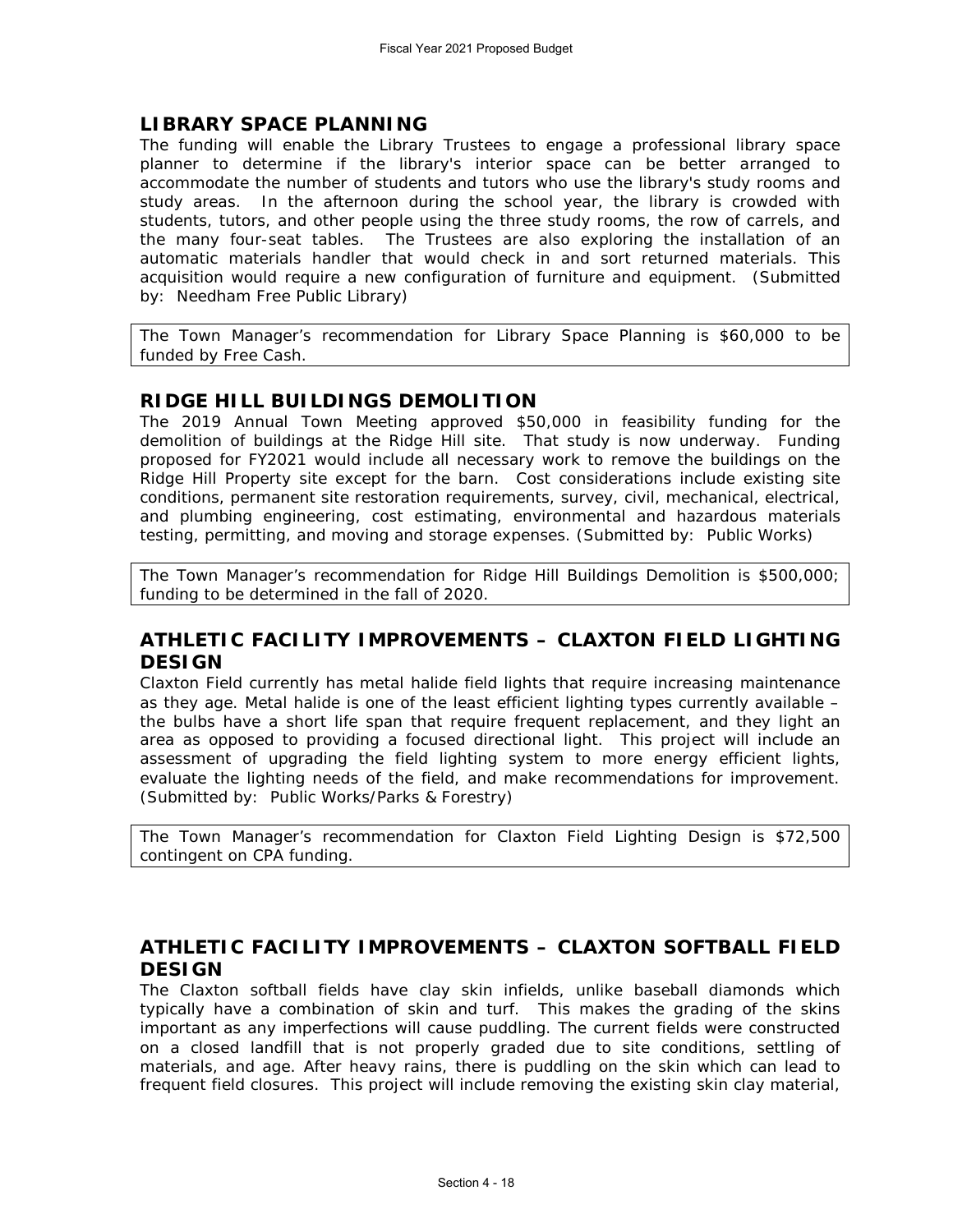evaluating conditions below the skin, and making amendments and regrading as necessary. *(Submitted by: Public Works/Parks & Forestry)*

The Town Manager's recommendation for Claxton Softball Field Design is \$29,000 contingent on CPA funding.

## **ATHLETIC FACILITY IMPROVEMENTS – DEFAZIO SYNTHETIC TRACK**

The Department engaged a consultant to evaluate the synthetic track at DeFazio and identified some delamination. The track is presently under a fifteen-year warranty that will be expiring within the next five years. Basic maintenance, including the proposed resurfacing of the synthetic track work, is required to ensure that at the end of the warranty, a total replacement is not necessary. *(Submitted by: Public Works/Parks & Forestry)*

The Town Manager's recommendation for DeFazio Synthetic Track is \$160,000 in the Tier 2 Cash Capital category.

## **GENERAL FUND FLEET REPLACEMENT PROGRAM**

The Town's fleet replacement program was established in FY2015. The program includes a budget and schedule for the Town's rolling stock fleet of appropriately 220 vehicles, trailers, and large specialized attachments and the School Department fleet of 14 vans and buses. General purpose vehicles include pickup trucks, a variety of sedans, SUV's, vans, and police vehicles (87). They comprise approximately 39 percent of the entire fleet. General purpose vehicles are utilized in every department and are relatively interchangeable. The replacement of these vehicles can proceed on a regular schedule and should be part of the of the Town's recurring costs. The Town relies on a number of trailers for the purpose of moving tools and equipment, hauling trash and debris, and transporting special equipment. The Town has 47 trailers which represents approximately 23 percent of the fleet. Specialized, high value vehicles and snow and ice equipment comprise the other 38 percent of the fleet. These vehicles and equipment are just as integral to Town operations as the general-purpose vehicles but serve the unique purposes of specific departments or divisions. Included in this group are the high value vehicles such as ambulances, large dump trucks, fire engines, street sweepers, and others for which appropriations need to be planned. Unless circumstances require otherwise, the proposed FY2021 fleet replacement schedule is as follows. *(Submitted by: Multiple Departments)*

| UNIT   | <b>EXISTING</b>     | <b>DIVISION</b>             | <b>YEAR</b> | REPLACEMENT                    | <b>AMOUNT</b> |
|--------|---------------------|-----------------------------|-------------|--------------------------------|---------------|
| $C-03$ | Ford<br>Explorer    | Fire                        | 2013        | Ford Explorer or similar       | \$55,502      |
| 43     | <b>Ford F-350</b>   | DPW/Highway                 | 2012        | Ford F-350 or similar          | \$69,455      |
| 707    | Econ<br>Ford<br>Van | DPW/Building<br>Maintenance | 2008        | Ford Transit Van or<br>similar | \$48,713      |
| 820    | Ford<br>Escape      | DPW/Building<br>Maintenance | 2009        | Ford F-150 or similar          | \$43,002      |

|  |  |  |  |  | <b>GENERAL FUND CORE FLEET REPLACEMENT</b> |
|--|--|--|--|--|--------------------------------------------|
|--|--|--|--|--|--------------------------------------------|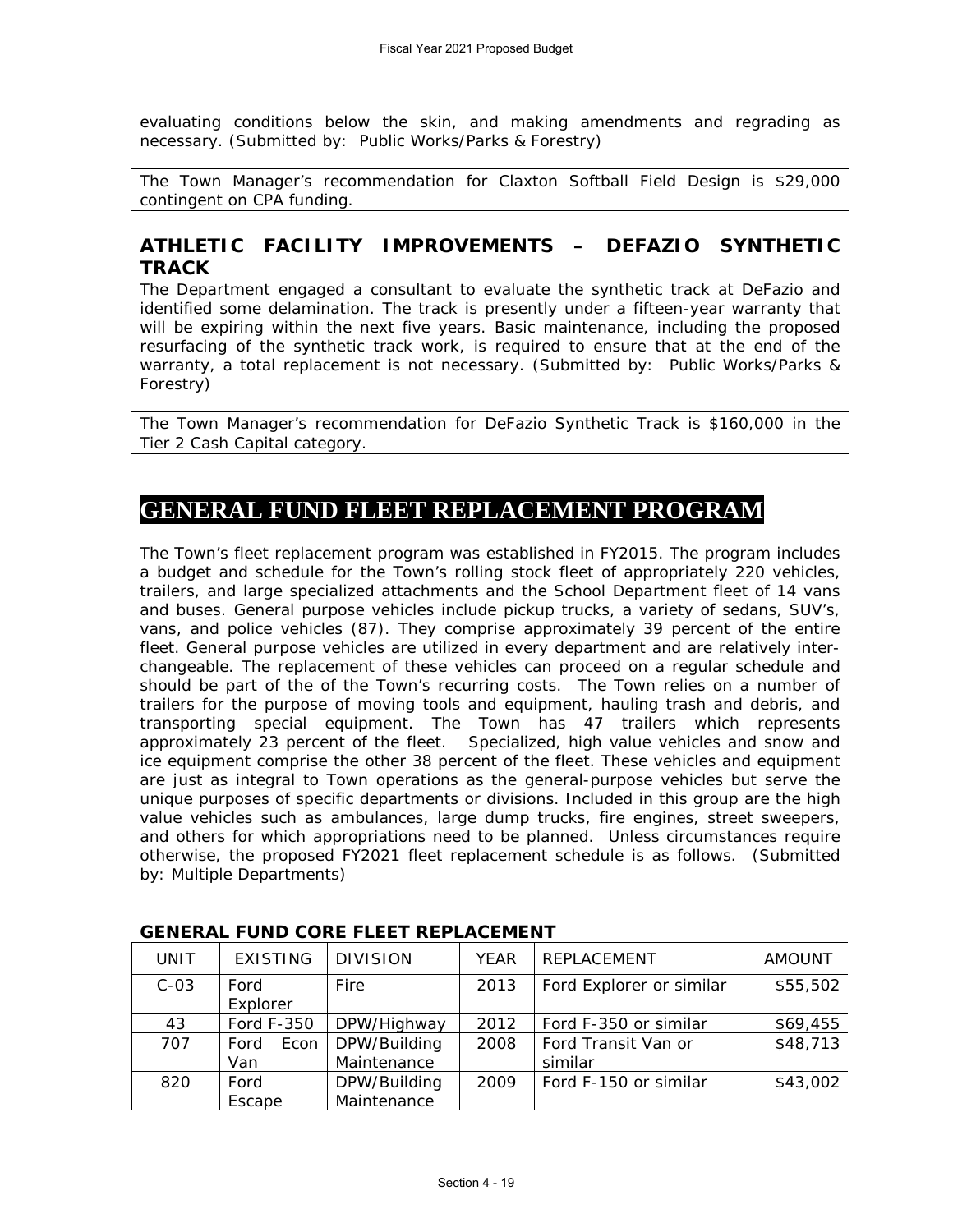| UNIT  | EXISTING     | <b>DIVISION</b> | <b>YFAR</b> | REPLACEMENT                | <b>AMOUNT</b> |
|-------|--------------|-----------------|-------------|----------------------------|---------------|
|       | Hybrid       |                 |             |                            |               |
| Van 7 | Ford<br>Econ | l Schools       | 2012        | Ford Transit Van with      | \$52,374      |
|       | Van          |                 |             | Wheelchair Lift or similar |               |
| Van 8 | Ford<br>Econ | Schools         | 2013        | with<br>Ford Transit Van   | \$52,374      |
|       | Van          |                 |             | Wheelchair Lift or similar |               |

### **GENERAL FUND FLEET REPLACEMENT – SPECIALIZED EQUIPMENT**

| <b>UNIT</b> | <b>EXISTING</b>                          | <b>DIVISION</b> | <b>YFAR</b> | REPLACEMENT                                       | <b>AMOUNT</b> |
|-------------|------------------------------------------|-----------------|-------------|---------------------------------------------------|---------------|
| $R-04$      | Ford E450<br>Ambulance                   | Fire            | 2008        | Ford E450 Ambulance<br>or similar                 | \$337,479     |
| 181         | Elgin Pelican<br>Sweeper                 | DPW/Highway     | 2012        | <b>Global Environmental</b><br>Sweeper or similar | \$263,412     |
| 34          | Mack 10<br>Wheel<br><b>Tractor Truck</b> | DPW/RTS         | 2001        | Mack 10 Wheel Tractor<br>Truck or similar         | \$168,255     |

### **REPLACEMENT SNOW AND ICE EQUIPMENT**

| JNIT | <b>FXISTING</b> | <b>DIVISION</b> | <b>YEAR</b> | REPLACEMENT                                        | AMOUNT    |
|------|-----------------|-----------------|-------------|----------------------------------------------------|-----------|
| 113  |                 | DPW/Highway     | 2008        | <b>Prinoth Sidewalk Plow</b><br>Tractor or similar | \$178,163 |

The Town Manager's recommendation for General Fund Core Fleet Replacement is \$278,417 to be funded by Free Cash and \$43,002 in the Tier 2 Cash Capital Category.

The Town Manager's recommendation for General Fund Specialized Equipment is \$505,734 to be funded by Free Cash and \$263,412 in the Tier 2 Cash Capital Category.

The Town Manager's recommendation for General Fund Snow & Ice Replacement is \$178,163 to be funded by Free Cash.

## **SEWER ENTERPRISE FUND**

### **SEWER CORE FLEET REPLACEMENT**

| UNIT | EXISTING          | <b>DIVISION</b> | <b>YEAR</b> | REPLACEMENT                            | AMOUNT   |
|------|-------------------|-----------------|-------------|----------------------------------------|----------|
| 23   | <b>Ford F-350</b> | Sewer           | 2011        | Ford F-350 Utility Truck<br>or Similar | \$79,805 |

## **SEWER FLEET REPLACEMENT - SPECIALIZED EQUIPMENT**

| JNIT | <b>FXISTING</b> | <b>DIVISION</b> | YEAR | REPLACEMENT                           | <b>AMOUNT</b> |
|------|-----------------|-----------------|------|---------------------------------------|---------------|
| 101  | Case Loader     | Sewer           | 2010 | John Deere Wheel Loader<br>or similar | \$238,283     |

The Town Manager's recommendation for Sewer Fleet Replacement is \$318,088 to be funded by Sewer Enterprise Fund Retained Earnings.